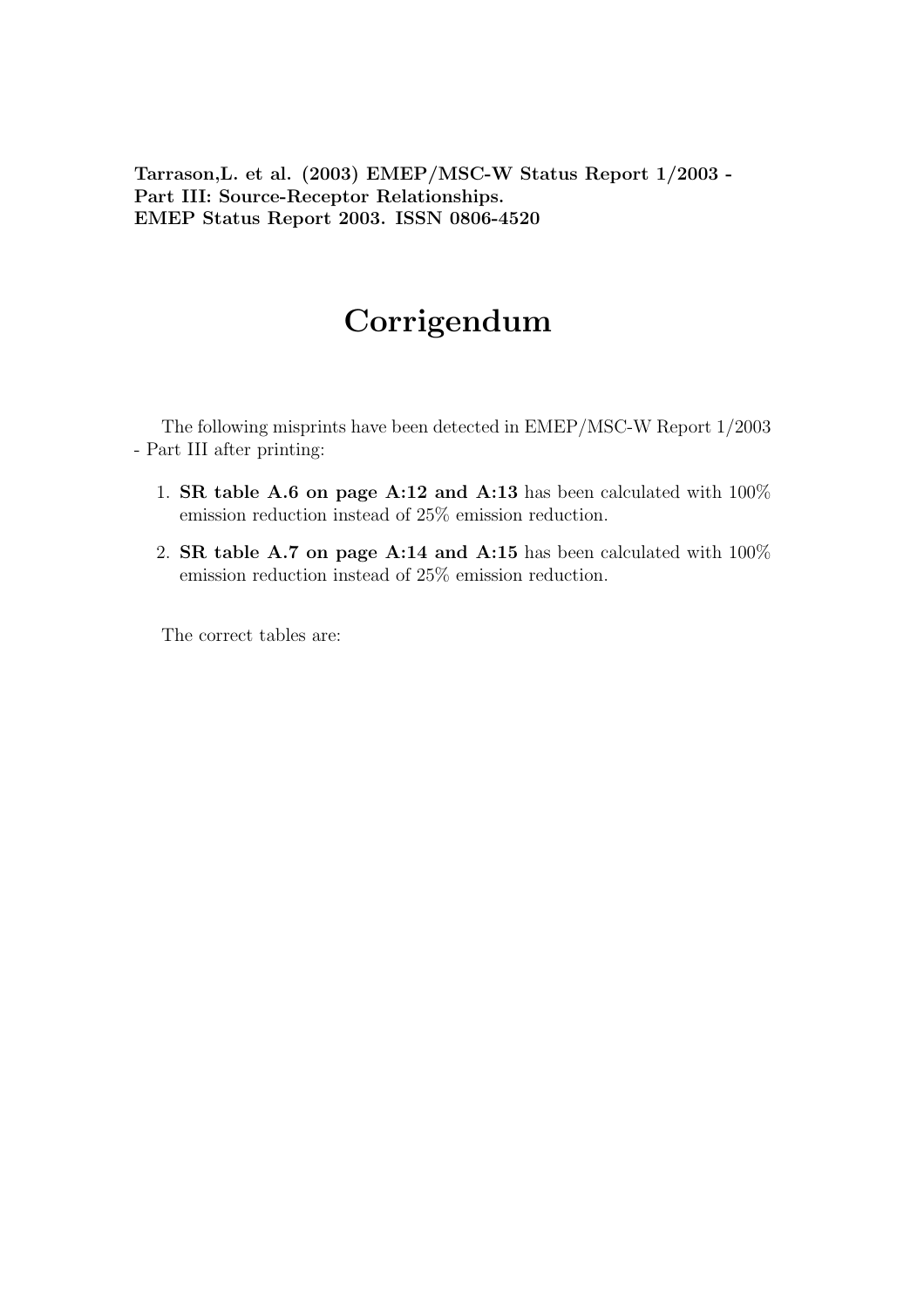Table A.6: 2000 country-to-country blame matrices for Nitrogen dep. (ox+red). Units:  $100$  tonnes of  $N$  per  $25\%$  emis. red. of  $\mathrm{SOx{+}NOx}.$ 

Emitters  $\rightarrow$ , Receptors  $\downarrow$ .

|            |   | AL AM |                | AT BA          |                       |             |                |                |             | BE BG BY CH CY CZ DE DK EE |           |    |              | ES                      |              |                |                         |              | FIFR GB GE GRHRHUIE |   |       |        | lS                      |                                                                               | it kz lt    |                |                                                                  |
|------------|---|-------|----------------|----------------|-----------------------|-------------|----------------|----------------|-------------|----------------------------|-----------|----|--------------|-------------------------|--------------|----------------|-------------------------|--------------|---------------------|---|-------|--------|-------------------------|-------------------------------------------------------------------------------|-------------|----------------|------------------------------------------------------------------|
| AL         | 1 | 0     | 0              | 0              | 0                     | 1           | 0              | 0              | 0           | 0                          | 1         | 0  | 0            | 1                       | 0            | 1              | 0                       | 0            | 4                   | 0 | 0     | 0      | 0                       | 8                                                                             | 0           | 0              | AL                                                               |
| ΑM         | 0 | 1     | 0              | 0              | 0                     | 0           | 0              | 0              | 0           | 0                          | 0         | 0  | 0            | 0                       | 0            | 0              | 0                       | 0            | 0                   | 0 | 0     | 0      | 0                       | 0                                                                             | 0           | 0              | AM                                                               |
| AT         | 0 | 0     | 17             | 1              | 2                     | 0           | 0              | 4              | 0           | 7                          | 31        | 0  | 0            | 4                       | 0            | 11             | 4                       | 0            | 0                   | 2 | 2     | 0      | 0                       | 36                                                                            | 0           | 0              | AT                                                               |
| ΒA         | 0 | 0     | $\overline{2}$ | 6              | 0                     | 1           | 0              | 0              | 0           | 3                          | 5         | 0  | 0            | 4                       | 0            | 4              | 1                       | 0            | 1                   | 3 | 2     | 0      | 0                       | 24                                                                            | 0           | 0              | ΒA                                                               |
| BE         | 0 | 0     | 0              | 0              | 9                     | 0           | 0              | 0              | 0           | 0                          | 6         | 0  | 0            | 4                       | 0            | 13             | 8                       | 0            | 0                   | 0 | 0     | 0      | 0                       | 1                                                                             | 0           | 0              | BE                                                               |
| ΒG         | 1 | 0     | 1              | 1              | 1                     | 19          | 0              | 0              | 0           | 3                          | 6         | 0  | 0            | 2                       | 0            | 3              | 1                       | 0            | 8                   | 1 | 3     | 0      | 0                       | 10                                                                            | 0           | 0              | BG                                                               |
| ΒY         | 0 | 0     | 2              | 1              | 2                     | 2           | 13             | 1              | 0           | 8                          | 21        | 3  | 1            | 3                       | 2            | 8              | 6                       | 0            | 1                   | 1 | 4     | 0      | 0                       | 8                                                                             | 0           | 3              | ΒY                                                               |
| CН         | 0 | 0     | 1              | 0              | 1                     | 0           | 0              | 6              | 0           | 0                          | 5         | 0  | 0            | 6                       | 0            | 14             | 2                       | 0            | 0                   | 0 | 0     | 0      | 0                       | 18                                                                            | 0           | 0              | CH                                                               |
|            |   |       |                | 0              | 0                     |             | 0              | 0              |             | 0                          | 0         |    |              | 0                       | 0            | 0              |                         |              |                     |   |       | 0      | 0                       | 0                                                                             |             | 0              | CY                                                               |
| CY         | 0 | 0     | 0              |                |                       | 0           |                |                | 1           |                            |           | 0  | 0            |                         |              |                | 0                       | 0            | 0                   | 0 | 0     |        |                         |                                                                               | 0           |                |                                                                  |
| CZ         | 0 | 0     | 8              | 1              | 3                     | 0           | 0              | 2              | 0           | 32                         | 41        | 1  | 0            | 3                       | 0            | 12             | 6                       | 0            | 0                   | 1 | 4     | 0      | 0                       | 11                                                                            | 0           | 0              | CZ                                                               |
| DE         | 0 | 0     | 8              | 1              | 33                    | 0           | 0              | 10             | 0           |                            | 22 246    | 5  | 0            | 24                      |              | 0101           | 59                      | 0            | 0                   | 1 | 2     | 3      | 0                       | 29                                                                            | 0           | 0              | DE                                                               |
| DK         | 0 | 0     | 0              | 0              | 3                     | 0           | 0              | 0              | 0           | 1                          | 13        | 4  | 0            | 3                       | 0            | 8              | 15                      | 0            | 0                   | 0 | 0     | 1      | 0                       | 1                                                                             | 0           | 0              | DK                                                               |
| EE         | 0 | 0     | 0              | 0              | 1                     | 0           | 1              | 0              | 0           | 1                          | 7         | 2  | 1            | 1                       | 3            | 3              | 3                       | 0            | 0                   | 0 | 1     | 0      | 0                       | $\overline{2}$                                                                | 0           | $\mathbf{1}$   | EE                                                               |
| ES         | 0 | 0     | 0              | 0              | 1                     | 0           | 0              | 0              | 0           | 0                          | 3         | 0  |              | 0207                    | 0            | 19             | 8                       | 0            | 0                   | 0 | 0     | 1      | 0                       | 6                                                                             | 0           | 0              | ES                                                               |
| FI         | 0 | 0     | 2              | 0              | 4                     | 0           | 3              | $1\,$          | 0           | 5                          | 22        | 5  | 4            | $\overline{2}$          | 38           | 9              | 14                      | 0            | 0                   | 0 | 2     | 1      | 0                       | 5                                                                             | 0           | $\overline{2}$ | FI                                                               |
| FR         | 0 | 0     | 1              | 1              | 14                    | 0           | 0              | 4              | 0           | 2                          | 34        | 1  |              | 0142                    |              | 0219           | 45                      | 0            | 0                   | 1 | 1     | 3      | 0                       | 38                                                                            | 0           | 0              | FR                                                               |
| GB         | 0 | 0     | 0              | 0              | 5                     | 0           | 0              | 0              | 0           | 1                          | 9         | 2  | 0            | 11                      | 0            |                | 24 120                  | 0            | 0                   | 0 | 0     | 9      | 0                       | 2                                                                             | 0           | 0              | GB                                                               |
| GE         | 0 | 0     | 0              | 0              | 0                     | 0           | 0              | 0              | 0           | 0                          | 0         | 0  | 0            | 0                       | 0            | 0              | 0                       | 2            | 0                   | 0 | 0     | 0      | 0                       | 0                                                                             | 0           | 0              | GE                                                               |
| GR         | 1 | 0     | 1              | 1              | 0                     | 7           | 0              | 0              | 0           | 2                          | 4         | 0  | 0            | 2                       | 0            | 3              | 1                       | 0            | 32                  | 1 | 1     | 0      | 0                       | 12                                                                            | 0           | 0              | GR                                                               |
| ΗR         | 0 | 0     | 3              | 3              | 0                     | 1           | 0              | 1              | 0           | $\overline{2}$             | 6         | 0  | 0            | 4                       | 0            | 5              | 1                       | 0            | 1                   | 4 | 2     | 0      | 0                       | 27                                                                            | 0           | 0              | <b>HR</b>                                                        |
| HU         | 0 | 0     | 5              | 2              | 1                     | 1           | 0              | 1              | 0           | 7                          | 12        | 0  | 0            | 3                       | 0            | 6              | 2                       | 0            | 1                   | 3 | 12    | 0      | 0                       | 20                                                                            | 0           | 0              | HU                                                               |
| IE         | 0 | 0     | 0              | 0              | 0                     | 0           | 0              | 0              | 0           | 0                          | 1         | 0  | 0            | $\overline{2}$          | 0            | 2              | 11                      | 0            | 0                   | 0 | 0     | 7      | 0                       | 0                                                                             | 0           | $\mathbf 0$    | IE                                                               |
| IS         | 0 | 0     | 0              | 0              | 0                     | 0           | 0              | 0              | 0           | 0                          | 1         | 0  | 0            | 1                       | 0            | $1\,$          | 3                       | 0            | 0                   | 0 | 0     | 0      | 1                       | 0                                                                             | 0           | 0              | IS                                                               |
| IT         | 1 | 0     | 5              | 3              | 2                     | 1           | 0              | 5              | 0           | 4                          | 17        | 0  | 0            | 29                      | 0            | 39             | 4                       | 0            | 4                   | 4 | 2     | 0      |                         | 0222                                                                          | 0           | 0              | IT                                                               |
| ΚZ         | 0 | 0     | 1              | 0              | 1                     | 1           | 2              | 0              | 0           | 2                          | 5         | 1  | 0            | 1                       | 1            | 3              | 2                       | 1            | 1                   | 0 | 1     | 0      | 0                       | 4                                                                             | 6           | 0              | ΚZ                                                               |
|            |   |       |                |                |                       |             |                |                |             |                            |           |    |              |                         |              |                |                         |              |                     |   |       |        |                         |                                                                               |             |                | LT                                                               |
| LT         | 0 | 0     | 1              | 0              | 1                     | 0           | 1              | 0              | 0           | 3                          | 11        | 3  | 0            | 1                       | 1            | 3              | 4                       | 0            | 0                   | 0 | 1     | 0      | 0                       | 3                                                                             | 0           | 3              |                                                                  |
| LU         | 0 | 0     | 0              | 0              | 0                     | 0           | 0              | 0              | 0           | 0                          | 1         | 0  | 0            | 0                       | 0            | 2              | 1                       | 0            | 0                   | 0 | 0     | 0      | 0                       | 0                                                                             | 0           | 0              | LU                                                               |
| LV         | 0 | 0     | 1              | 0              | 1                     | 0           | 1              | 0              | 0           | 2                          | 10        | 3  | 1            | 1                       | 2            | 3              | 4                       | 0            | 0                   | 0 | 1     | 0      | 0                       | 3                                                                             | 0           | $\overline{2}$ | LV                                                               |
| МD         | 0 | 0     | 0              | 0              | 0                     | 1           | 0              | 0              | 0           | 1                          | 2         | 0  | 0            | 0                       | 0            | 1              | 0                       | 0            | 1                   | 0 | 1     | 0      | 0                       | 1                                                                             | 0           | 0              | MD                                                               |
| МK         | 1 | 0     | 0              | 0              | 0                     | 2           | 0              | 0              | 0           | 0                          | 1         | 0  | 0            | 1                       | 0            | 1              | 0                       | 0            | 3                   | 0 | 0     | 0      | 0                       | 4                                                                             | 0           | 0              | МK                                                               |
| ΝL         | 0 | 0     | 0              | 0              | 4                     | 0           | 0              | 0              | 0           | 0                          | 5         | 0  | 0            | 3                       | 0            | 8              | 13                      | 0            | 0                   | 0 | 0     | 1      | 0                       | 1                                                                             | 0           | $\mathbf{0}$   | <b>NL</b>                                                        |
| ΝO         | 0 | 0     | 1              | 0              | 7                     | 0           | 1              | 0              | 0           | 3                          | 29        | 10 | 0            | 5                       | 2            | 16             | 38                      | 0            | 0                   | 0 | 1     | 2      | 0                       | $\overline{2}$                                                                | 0           | $\mathbf 0$    | <b>NO</b>                                                        |
| PL         | 0 | 0     | 9              | $\overline{c}$ | 8                     | 1           | 2              | 3              | 0           |                            | 40 101    | 8  | 0            | 6                       | 1            | 26             | 22                      | 0            | 1                   | 3 | 12    | 1      | 0                       | 23                                                                            | 0           | $\mathbf{1}$   | PL                                                               |
| PT         | 0 | 0     | 0              | 0              | 0                     | 0           | $\mathbf{0}$   | 0              | 0           | 0                          | 0         | 0  | 0            | 12                      | 0            | $\overline{2}$ | 1                       | 0            | 0                   | 0 | 0     | 0      | 0                       | 0                                                                             | 0           | $\mathbf{0}$   | PT                                                               |
| RO         | 1 | 0     | 5              | 4              | 1                     | 10          | 1              | 1              | 0           | 9                          | 18        | 1  | 0            | 5                       | 0            | 8              | 4                       | 0            | 5                   | 3 | 11    | 0      | 0                       | 25                                                                            | 0           | 0              | <b>RO</b>                                                        |
| <b>RU</b>  | 1 | 1     | 12             | 5              | 14                    | 13          | 42             | 6              | 0           |                            | 34 106    | 18 | 14           | 16                      | 61           | 48             | 48                      | 7            | 8                   | 4 | 18    | 2      | 0                       | 49                                                                            | 12 12       |                | <b>RU</b>                                                        |
| SE         | 0 | 0     | 3              | 1              | 9                     | 1           | 3              | 2              | 0           | 10                         | 56        | 18 | 1            | 6                       | 11           | 25             | 36                      | 0            | 1                   | 1 | 3     | 2      | 0                       | 10                                                                            | 0           | $\overline{2}$ | SE                                                               |
| SI         | 0 | 0     | $\overline{2}$ | $\mathbf{0}$   | 0                     | 0           | 0              | 0              | $\mathbf 0$ | $1\,$                      | 3         | 0  | 0            | $\overline{2}$          | $\mathbf 0$  | $\overline{c}$ | 0                       | $\mathbf{0}$ | $\mathbf{0}$        | 2 | $1\,$ | 0      | 0                       | 15                                                                            | 0           | $\mathbf 0$    | SI                                                               |
| SK         | 0 | 0     | 4              | 1              | 1                     | 1           | 0              | 1              | 0           | 9                          | 11        | 0  | 0            | $\overline{\mathbf{c}}$ | 0            | 4              | $\overline{\mathbf{c}}$ | 0            | 1                   | 2 | 11    | 0      | 0                       | 10                                                                            | $\mathbf 0$ | 0              | SK                                                               |
| TR         | 1 | 1     | 1              | 1              | 1                     | 8           | 2              | 1              | 3           | 3                          | 7         | 1  | 0            | 4                       | 0            | 5              | 2                       | 2            | 17                  | 1 | 2     | 0      | 0                       | 14                                                                            | 1           | 0              | TR                                                               |
| UA         | 1 | 0     | 6              | 4              | 4                     | 11          | 9              | 2              | 0           | 19                         | 39        | 4  | $\mathbf{1}$ | 7                       | 2            | 15             | 10                      | $\mathbf 1$  | 7                   | 3 | 15    | 0      | 0                       | 29                                                                            | 1           | $\overline{2}$ | UA                                                               |
| YU         | 1 | 0     | 2              | 3              | 1                     | 3           | 0              | $\mathbf{1}$   | 0           | 4                          | 8         | 0  | $\pmb{0}$    | 3                       | 0            | 4              | 1                       | 0            | 3                   | 2 | 5     | 0      | 0                       | 21                                                                            | 0           | $\pmb{0}$      | YU                                                               |
| <b>BAS</b> | 0 | 0     | 4              | 1              | 9                     | $\mathbf 1$ | 3              | $\overline{c}$ | 0           | 13                         | 67        | 15 | 2            | 8                       | 11           | 26             | 28                      | 0            | $\mathbf{1}$        | 1 | 4     | 1      | $\overline{\mathbf{0}}$ | 15                                                                            | 0           |                | 2 BAS                                                            |
| <b>NOS</b> | 0 | 0     | 2              | 0              | 26                    | 0           | 1              | 2              | 0           | 7                          | 77        | 14 | $\pmb{0}$    | 28                      | $\mathbf{1}$ | 79 240         |                         | 0            | 0                   | 0 |       | 1 12 0 |                         | 10                                                                            | 0           |                | 0 NOS                                                            |
| ATL        | 0 | 0     | 3              | 1              | 24                    | 1           | 3              | 3              | 0           | 10                         | 84        | 22 |              | 2 1 3 8                 |              | 22 112 277     |                         | 0            | 0                   | 1 |       |        |                         | 3 37 12 17                                                                    | 0           |                | 1 ATL                                                            |
| MED        |   |       |                |                |                       |             |                |                |             | 12                         |           |    |              | 0 156                   |              | 0105           |                         |              |                     |   |       |        |                         | $1 \t0 272$                                                                   |             |                | 0 MED                                                            |
|            | 4 | 0     | 12             | 7              | 7                     | 17          | 1              | 6              | 5           |                            | 46        | 2  |              |                         |              |                | 19                      | 0            | 91                  | 7 | 7     |        |                         |                                                                               | 0           |                |                                                                  |
| <b>BLS</b> | 1 | 0     | $\overline{c}$ | 1              | $\mathbf{1}$          | 12          | 2              | 1              | 0           | 4                          | 12        | 1  | $\pmb{0}$    | 2                       | 1            | 5              | 3                       | 1            | 8                   | 1 | 3     | 0      |                         | 0 <sub>13</sub>                                                               | 0           |                | 0 BLS                                                            |
| MT         | 0 | 0     | $\mathbf 0$    | 0              | 0                     | $\pmb{0}$   | 0              | 0              | 0           | 0                          | $\pmb{0}$ | 0  | 0            | 0                       | 0            | 0              | 0                       | 0            | $\bf{0}$            | 0 | 0     | 0      | 0                       | 0                                                                             | 0           | 0              | МT                                                               |
| EU         | 2 | 0     | 38             | 7              | 89                    | 11          | $\overline{7}$ | 27             | 0           |                            | 53 448    | 38 |              | 6 452                   |              | 50 486 338     |                         | $\pmb{0}$    | 37                  | 8 | 13 27 |        |                         | 1 3 6 4                                                                       | 0           | 4              | EU                                                               |
| EMC 10     |   |       |                |                | 3 104 42 135 85 81 52 |             |                |                |             |                            |           |    |              |                         |              |                |                         |              |                     |   |       |        |                         |                                                                               |             |                | 4 240 904 90 23 533 124 681 502 13 100 43 121 33 1 694 20 28 EMC |
|            |   |       |                |                |                       |             |                |                |             |                            |           |    |              |                         |              |                |                         |              |                     |   |       |        |                         | AL AM AT BA BE BG BY CH CY CZ DE DK EE ES FI FR GB GE GR HR HU IE IS IT KZ LT |             |                |                                                                  |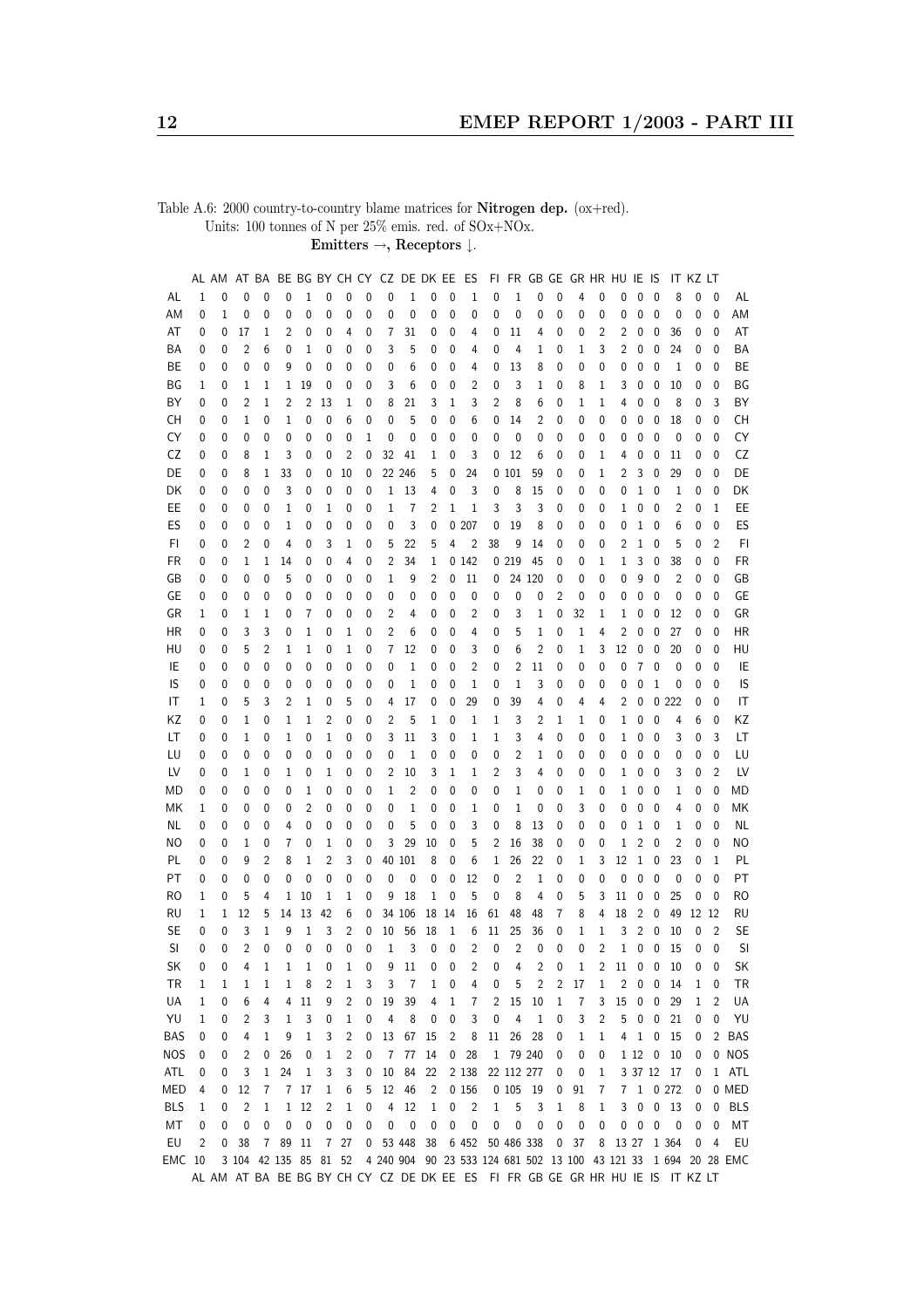Table A.6 Cont.: 2000 country-to-country blame matrices for Nitrogen dep. (ox+red). Units: 100 tonnes of N per 25% emis. red. of  $\mathrm{SOx}{+}\mathrm{NOx}.$ Emitters  $\rightarrow$  Receptors  $\downarrow$ .

| $\mathbf 0$<br>$\mathbf 0$<br>0<br>1<br>0<br>$\mathbf{0}$<br>$\mathbf{0}$<br>0<br>$\mathbf 0$<br>0<br>0<br>0<br>0<br>AL<br>0<br>1<br>1<br>0<br>0<br>0<br>7<br>0<br>0<br>AL<br>0<br>0<br>1<br>AM<br>ΑM<br>0<br>0<br>0<br>0<br>0<br>0<br>0<br>0<br>1<br>0<br>0<br>0<br>3<br>0<br>0<br>0<br>0<br>0<br>0<br>AT<br>$\overline{c}$<br>0<br>$1\,$<br>5<br>1<br>2<br>$1\,$<br>5<br>0<br>AT<br>0<br>0<br>0<br>3<br>0<br>0<br>0<br>0<br>0<br>0<br>0<br>0<br>0<br>ΒA<br>ΒA<br>1<br>2<br>0<br>1<br>0<br>0<br>1<br>1<br>1<br>0<br>1<br>1<br>9<br>0<br>0<br>0<br>0<br>0<br>0<br>0<br>0<br>0<br>5<br>$\overline{2}$<br>BE<br>BЕ<br>3<br>0<br>0<br>1<br>0<br>0<br>0<br>0<br>0<br>0<br>0<br>0<br>0<br>0<br>0<br>0<br>0<br>0<br>0<br>0<br>ΒG<br>15<br>$\mathbf{0}$<br>2<br>ΒG<br>0<br>0<br>0<br>2<br>1<br>0<br>5<br>0<br>3<br>0<br>1<br>3<br>3<br>1<br>0<br>1<br>0<br>6<br>0<br>ΒY<br>ΒY<br>3<br>36<br>0<br>5<br>15<br>3<br>1<br>3<br>2<br>6<br>6<br>4<br>1<br>2<br>1<br>0<br>0<br>1<br>0<br>0<br>1<br>1<br>CH<br>CН<br>0<br>0<br>1<br>0<br>0<br>1<br>0<br>0<br>0<br>0<br>0<br>0<br>0<br>0<br>$\mathbf{1}$<br>3<br>0<br>0<br>0<br>0<br>0<br>1<br>CY<br>CY<br>0<br>0<br>0<br>0<br>0<br>2<br>0<br>0<br>0<br>0<br>1<br>0<br>0<br>0<br>0<br>0<br>0<br>0<br>0<br>0<br>0<br>0<br>CZ<br>CZ<br>$\mathbf 0$<br>$\overline{2}$<br>2<br>3<br>$\overline{2}$<br>0<br>0<br>0<br>0<br>4<br>0<br>9<br>1<br>0<br>0<br>0<br>0<br>1<br>$\mathbf{1}$<br>0<br>0<br>1<br>35<br>DE<br>DE<br>3<br>0<br>0<br>42<br>2<br>14<br>3<br>1<br>1<br>2<br>1<br>1<br>0<br>0<br>0<br>6<br>11<br>6<br>0<br>0<br>0<br>5<br>$\overline{c}$<br>0<br>$\mathbf 1$<br>3<br>8<br>3<br>DK<br>DK<br>0<br>0<br>1<br>0<br>0<br>0<br>0<br>0<br>0<br>0<br>0<br>0<br>0<br>1<br>0<br>EE<br>EE<br>1<br>$\overline{2}$<br>2<br>$1\,$<br>0<br>1<br>0<br>2<br>5<br>0<br>1<br>4<br>0<br>0<br>0<br>6<br>0<br>0<br>0<br>0<br>0<br>1<br>ES<br>0<br>3<br>ES<br>0<br>0<br>1<br>0<br>0<br>38<br>0<br>0<br>0<br>0<br>31<br>0<br>0<br>0<br>0<br>0<br>0<br>0<br>30<br>0<br>FI<br>$\overline{2}$<br>23<br>22<br>$\overline{2}$<br>FI<br>0<br>0<br>0<br>6<br>5<br>15<br>0<br>2<br>15<br>0<br>3<br>0<br>8<br>1<br>0<br>1<br>0<br>0<br><b>FR</b><br>FR<br>1<br>0<br>12<br>2<br>16<br>0<br>0<br>1<br>1<br>1<br>36<br>31<br>0<br>0<br>1<br>0<br>0<br>0<br>0<br>26<br>0<br>0<br>$\overline{c}$<br>GB<br>GB<br>0<br>0<br>0<br>6<br>2<br>2<br>0<br>1<br>0<br>1<br>25<br>20<br>$\mathbf{1}$<br>0<br>0<br>0<br>0<br>0<br>0<br>0<br>0<br>GE<br>GЕ<br>0<br>0<br>0<br>0<br>0<br>0<br>0<br>1<br>0<br>0<br>0<br>0<br>0<br>0<br>0<br>4<br>0<br>6<br>1<br>0<br>0<br>0<br>GR<br>GR<br>$\mathbf{0}$<br>5<br>$\overline{2}$<br>0<br>0<br>0<br>2<br>0<br>0<br>6<br>2<br>1<br>0<br>0<br>0<br>21<br>1<br>0<br>1<br>1<br>0<br>1<br>9<br>HR<br>ΗR<br>0<br>0<br>0<br>0<br>1<br>0<br>2<br>0<br>1<br>0<br>0<br>1<br>1<br>0<br>0<br>1<br>0<br>1<br>1<br>0<br>0<br>$\overline{2}$<br>7<br>0<br>$\overline{c}$<br>$\overline{2}$<br>1<br>5<br>0<br>HU<br>HU<br>0<br>0<br>0<br>0<br>1<br>0<br>4<br>0<br>0<br>0<br>1<br>1<br>0<br>0<br>IE<br>IE<br>2<br>0<br>0<br>1<br>0<br>0<br>0<br>0<br>0<br>0<br>0<br>0<br>0<br>0<br>0<br>0<br>5<br>0<br>0<br>0<br>0<br>0<br>IS<br>IS<br>0<br>0<br>0<br>0<br>0<br>0<br>0<br>1<br>1<br>0<br>0<br>0<br>0<br>0<br>0<br>1<br>0<br>0<br>0<br>0<br>0<br>0<br>IT<br>3<br>3<br>3<br>2<br>4<br>IT<br>0<br>0<br>0<br>3<br>0<br>1<br>1<br>0<br>1<br>0<br>66<br>0<br>0<br>0<br>1<br>1<br>0<br>ΚZ<br>ΚZ<br>0<br>0<br>1<br>0<br>6<br>0<br>3<br>68<br>1<br>0<br>1<br>8<br>9<br>0<br>1<br>1<br>2<br>1<br>3<br>0<br>0<br>1<br>13<br>3<br>5<br>3<br>LT<br>LT<br>0<br>1<br>2<br>1<br>0<br>1<br>2<br>0<br>1<br>1<br>1<br>0<br>0<br>0<br>0<br>0<br>1<br>0<br>LU<br>LU<br>0<br>0<br>0<br>0<br>0<br>0<br>0<br>0<br>0<br>0<br>0<br>0<br>0<br>0<br>0<br>0<br>0<br>0<br>0<br>0<br>0<br>0<br>LV<br>LV<br>0<br>2<br>2<br>10<br>3<br>0<br>6<br>3<br>0<br>0<br>0<br>0<br>1<br>0<br>1<br>4<br>1<br>0<br>1<br>0<br>1<br>1<br>MD<br>$\overline{c}$<br>ΜD<br>0<br>0<br>1<br>0<br>0<br>0<br>0<br>4<br>1<br>0<br>0<br>0<br>1<br>0<br>0<br>0<br>0<br>1<br>1<br>0<br>1<br>$\overline{2}$<br>MΚ<br>ΜK<br>0<br>0<br>0<br>1<br>0<br>0<br>1<br>0<br>1<br>0<br>0<br>0<br>0<br>0<br>0<br>0<br>0<br>0<br>0<br>0<br>0<br>$\mathbf{0}$<br>$\overline{2}$<br><b>NL</b><br>ΝL<br>0<br>0<br>0<br>10<br>0<br>0<br>0<br>0<br>0<br>0<br>7<br>0<br>0<br>0<br>0<br>0<br>0<br>0<br>0<br>0<br><b>NO</b><br>NO<br>11<br>16<br>7<br>1<br>9<br>0<br>0<br>0<br>9<br>20<br>6<br>0<br>0<br>0<br>0<br>0<br>0<br>4<br>0<br>0<br>1<br>0<br>PL<br>PL<br>2 1 1 3<br>3<br>0<br>14<br>1<br>4<br>5<br>7<br>2<br>14<br>14<br>4<br>5<br>0<br>0<br>1<br>0<br>0<br>4<br>0<br>1<br>28<br>PT<br>PT<br>0<br>0<br>0<br>0<br>0<br>0<br>0<br>0<br>0<br>0<br>0<br>0<br>0<br>0<br>0<br>12<br>2<br>0<br>0<br>0<br>0<br>3<br>$\overline{c}$<br><b>RO</b><br>RO<br>0<br>1<br>0<br>17<br>1<br>48<br>6<br>1<br>1<br>5<br>3<br>1<br>2<br>0<br>1<br>4<br>4<br>1<br>10<br>0<br>14 114<br>34<br>31<br>12<br>RU<br>RU<br>1<br>9<br>3<br>2<br>23<br>2<br>894<br>3<br>54<br>98<br>47<br>27<br>10<br>17<br>9<br>7<br>4<br>SE<br><b>SE</b><br>16<br>11<br>1<br>0<br>30<br>1<br>3<br>38<br>1<br>2<br>35<br>24<br>6<br>2<br>0<br>0<br>0<br>0<br>11<br>1<br>4<br>1<br>SI<br>SI<br>$\mathbf{0}$<br>$\mathbf{0}$<br>0<br>$\mathbf{0}$<br>$\mathbf{0}$<br>$\mathbf{0}$<br>0<br>3<br>0<br>$\mathbf{0}$<br>0<br>0<br>3<br>0<br>0<br>0<br>0<br>0<br>0<br>0<br>0<br>0<br>SK<br>SK<br>$\boldsymbol{6}$<br>$\overline{c}$<br>0<br>0<br>0<br>$\mathbf 1$<br>0<br>$\overline{\mathbf{c}}$<br>$1\,$<br>$\pmb{0}$<br>$1\,$<br>0<br>0<br>$\pmb{0}$<br>0<br>11<br>$\pmb{0}$<br>1<br>0<br>0<br>0<br><b>TR</b><br>TR<br>0<br>0<br>1<br>1<br>0<br>1<br>38<br>1<br>1<br>7<br>10<br>28<br>1<br>0<br>1 239<br>13<br>1<br>1<br>1<br>11<br>8<br>UA<br>18<br>UA<br>1<br>2<br>1<br>6<br>2<br>60<br>1<br>30<br>49<br>2<br>11<br>38<br>6<br>6<br>2<br>13<br>7<br>1<br>0<br>4<br>3<br>YU<br>5<br>3<br>$\mathbf 1$<br>$\overline{c}$<br>YU<br>0<br>0<br>0<br>2<br>1<br>0<br>0<br>$\pmb{0}$<br>1<br>1<br>0<br>1<br>8<br>0<br>0<br>1<br>4<br>1<br><b>BAS</b><br>$\overline{2}$<br>15<br>39<br>18<br>$\,1$<br>3<br>3<br>0 BAS<br>0<br>0<br>0<br>4<br>1<br>3<br>11<br>1<br>3<br>38<br>18<br>5<br>0<br>1<br><b>NOS</b><br>$\mathbf 1$<br>5<br>0 NOS<br>1<br>0<br>39<br>16<br>10<br>5<br>0<br>0<br>0<br>0<br>0<br>94<br>35<br>3<br>0<br>0<br>0<br>10<br>0<br>ATL<br>53<br>0 ATL<br>1<br>40<br>23 62<br>2<br>53<br>24<br>$\mathbf{1}$<br>2<br>0<br>3<br>91<br>402<br>1<br>0<br>0<br>0<br>24<br>18<br>0<br><b>MED</b><br>13 15<br>2 MED<br>0<br>0<br>10<br>2<br>15<br>13<br>1<br>4<br>3<br>93<br>7<br>3<br>2<br>10<br>25<br>526<br>1<br>3<br>7<br><b>BLS</b><br>$11\,$<br>$\pmb{0}$<br>42<br>$\overline{c}$<br>42<br>12<br>$\overline{2}$<br><b>BLS</b><br>0<br>0<br>1<br>2<br>1<br>17<br>1<br>1<br>1<br>$\overline{c}$<br>1<br>11<br>15<br>$\mathbf{1}$<br>1<br>$\pmb{0}$<br>$\pmb{0}$<br>$\pmb{0}$<br>MT<br>$\pmb{0}$<br>0<br>$\pmb{0}$<br>$\pmb{0}$<br>0<br>$\mathbf 0$<br>$\pmb{0}$<br>$\mathbf 0$<br>0<br>$\pmb{0}$<br>$\pmb{0}$<br>$\mathbf 0$<br>$\pmb{0}$<br>$\pmb{0}$<br>MT<br>0<br>0<br>0<br>0<br>0<br>74 95<br>$\,8\,$<br>10<br>EU<br>6<br>2 1 1 0<br>24<br>13<br>40<br>59 11<br>$\overline{7}$<br>4<br>149 137<br>$\overline{2}$<br>0<br>EU<br>3<br>1<br>69<br>166<br>12 189 62 505 99 181 1131 120 32 66 348 188 26 171 241 171<br>EMC<br>6 18<br>313<br>35<br>21 EMC<br>8<br>LU LV MD MK NL NO PL PT RO RU SE SI SK TR UA YU BAS NOS ATL MED BLS ASI |  | LU LV MD MK |  | NL NO | PL PT RO | RU |  |  |  |  | SE SI SK TR UA YU BAS NOS ATL MED BLS ASI |  |  |
|-------------------------------------------------------------------------------------------------------------------------------------------------------------------------------------------------------------------------------------------------------------------------------------------------------------------------------------------------------------------------------------------------------------------------------------------------------------------------------------------------------------------------------------------------------------------------------------------------------------------------------------------------------------------------------------------------------------------------------------------------------------------------------------------------------------------------------------------------------------------------------------------------------------------------------------------------------------------------------------------------------------------------------------------------------------------------------------------------------------------------------------------------------------------------------------------------------------------------------------------------------------------------------------------------------------------------------------------------------------------------------------------------------------------------------------------------------------------------------------------------------------------------------------------------------------------------------------------------------------------------------------------------------------------------------------------------------------------------------------------------------------------------------------------------------------------------------------------------------------------------------------------------------------------------------------------------------------------------------------------------------------------------------------------------------------------------------------------------------------------------------------------------------------------------------------------------------------------------------------------------------------------------------------------------------------------------------------------------------------------------------------------------------------------------------------------------------------------------------------------------------------------------------------------------------------------------------------------------------------------------------------------------------------------------------------------------------------------------------------------------------------------------------------------------------------------------------------------------------------------------------------------------------------------------------------------------------------------------------------------------------------------------------------------------------------------------------------------------------------------------------------------------------------------------------------------------------------------------------------------------------------------------------------------------------------------------------------------------------------------------------------------------------------------------------------------------------------------------------------------------------------------------------------------------------------------------------------------------------------------------------------------------------------------------------------------------------------------------------------------------------------------------------------------------------------------------------------------------------------------------------------------------------------------------------------------------------------------------------------------------------------------------------------------------------------------------------------------------------------------------------------------------------------------------------------------------------------------------------------------------------------------------------------------------------------------------------------------------------------------------------------------------------------------------------------------------------------------------------------------------------------------------------------------------------------------------------------------------------------------------------------------------------------------------------------------------------------------------------------------------------------------------------------------------------------------------------------------------------------------------------------------------------------------------------------------------------------------------------------------------------------------------------------------------------------------------------------------------------------------------------------------------------------------------------------------------------------------------------------------------------------------------------------------------------------------------------------------------------------------------------------------------------------------------------------------------------------------------------------------------------------------------------------------------------------------------------------------------------------------------------------------------------------------------------------------------------------------------------------------------------------------------------------------------------------------------------------------------------------------------------------------------------------------------------------------------------------------------------------------------------------------------------------------------------------------------------------------------------------------------------------------------------------------------------------------------------------------------------------------------------------------------------------------------------------------------------------------------------------------------------------------------------------------------------------------------------------------------------------------------------------------------------------------------------------------------------------------------------------------------------------------------------------------------------------------------------------------------------------------------------------------------------------------------------------------------------------------------------------------------------------------------------------------------------------------------------------------------------------------------------------------------------------------------------------------------------------------------------------------------------------------------------------------------------------------------------------------------------------------------------------------------------------------------------------------------------------------------------------------------------------------------------------------------------------------|--|-------------|--|-------|----------|----|--|--|--|--|-------------------------------------------|--|--|
|                                                                                                                                                                                                                                                                                                                                                                                                                                                                                                                                                                                                                                                                                                                                                                                                                                                                                                                                                                                                                                                                                                                                                                                                                                                                                                                                                                                                                                                                                                                                                                                                                                                                                                                                                                                                                                                                                                                                                                                                                                                                                                                                                                                                                                                                                                                                                                                                                                                                                                                                                                                                                                                                                                                                                                                                                                                                                                                                                                                                                                                                                                                                                                                                                                                                                                                                                                                                                                                                                                                                                                                                                                                                                                                                                                                                                                                                                                                                                                                                                                                                                                                                                                                                                                                                                                                                                                                                                                                                                                                                                                                                                                                                                                                                                                                                                                                                                                                                                                                                                                                                                                                                                                                                                                                                                                                                                                                                                                                                                                                                                                                                                                                                                                                                                                                                                                                                                                                                                                                                                                                                                                                                                                                                                                                                                                                                                                                                                                                                                                                                                                                                                                                                                                                                                                                                                                                                                                                                                                                                                                                                                                                                                                                                                                                                                                                                                                                                                                           |  |             |  |       |          |    |  |  |  |  |                                           |  |  |
|                                                                                                                                                                                                                                                                                                                                                                                                                                                                                                                                                                                                                                                                                                                                                                                                                                                                                                                                                                                                                                                                                                                                                                                                                                                                                                                                                                                                                                                                                                                                                                                                                                                                                                                                                                                                                                                                                                                                                                                                                                                                                                                                                                                                                                                                                                                                                                                                                                                                                                                                                                                                                                                                                                                                                                                                                                                                                                                                                                                                                                                                                                                                                                                                                                                                                                                                                                                                                                                                                                                                                                                                                                                                                                                                                                                                                                                                                                                                                                                                                                                                                                                                                                                                                                                                                                                                                                                                                                                                                                                                                                                                                                                                                                                                                                                                                                                                                                                                                                                                                                                                                                                                                                                                                                                                                                                                                                                                                                                                                                                                                                                                                                                                                                                                                                                                                                                                                                                                                                                                                                                                                                                                                                                                                                                                                                                                                                                                                                                                                                                                                                                                                                                                                                                                                                                                                                                                                                                                                                                                                                                                                                                                                                                                                                                                                                                                                                                                                                           |  |             |  |       |          |    |  |  |  |  |                                           |  |  |
|                                                                                                                                                                                                                                                                                                                                                                                                                                                                                                                                                                                                                                                                                                                                                                                                                                                                                                                                                                                                                                                                                                                                                                                                                                                                                                                                                                                                                                                                                                                                                                                                                                                                                                                                                                                                                                                                                                                                                                                                                                                                                                                                                                                                                                                                                                                                                                                                                                                                                                                                                                                                                                                                                                                                                                                                                                                                                                                                                                                                                                                                                                                                                                                                                                                                                                                                                                                                                                                                                                                                                                                                                                                                                                                                                                                                                                                                                                                                                                                                                                                                                                                                                                                                                                                                                                                                                                                                                                                                                                                                                                                                                                                                                                                                                                                                                                                                                                                                                                                                                                                                                                                                                                                                                                                                                                                                                                                                                                                                                                                                                                                                                                                                                                                                                                                                                                                                                                                                                                                                                                                                                                                                                                                                                                                                                                                                                                                                                                                                                                                                                                                                                                                                                                                                                                                                                                                                                                                                                                                                                                                                                                                                                                                                                                                                                                                                                                                                                                           |  |             |  |       |          |    |  |  |  |  |                                           |  |  |
|                                                                                                                                                                                                                                                                                                                                                                                                                                                                                                                                                                                                                                                                                                                                                                                                                                                                                                                                                                                                                                                                                                                                                                                                                                                                                                                                                                                                                                                                                                                                                                                                                                                                                                                                                                                                                                                                                                                                                                                                                                                                                                                                                                                                                                                                                                                                                                                                                                                                                                                                                                                                                                                                                                                                                                                                                                                                                                                                                                                                                                                                                                                                                                                                                                                                                                                                                                                                                                                                                                                                                                                                                                                                                                                                                                                                                                                                                                                                                                                                                                                                                                                                                                                                                                                                                                                                                                                                                                                                                                                                                                                                                                                                                                                                                                                                                                                                                                                                                                                                                                                                                                                                                                                                                                                                                                                                                                                                                                                                                                                                                                                                                                                                                                                                                                                                                                                                                                                                                                                                                                                                                                                                                                                                                                                                                                                                                                                                                                                                                                                                                                                                                                                                                                                                                                                                                                                                                                                                                                                                                                                                                                                                                                                                                                                                                                                                                                                                                                           |  |             |  |       |          |    |  |  |  |  |                                           |  |  |
|                                                                                                                                                                                                                                                                                                                                                                                                                                                                                                                                                                                                                                                                                                                                                                                                                                                                                                                                                                                                                                                                                                                                                                                                                                                                                                                                                                                                                                                                                                                                                                                                                                                                                                                                                                                                                                                                                                                                                                                                                                                                                                                                                                                                                                                                                                                                                                                                                                                                                                                                                                                                                                                                                                                                                                                                                                                                                                                                                                                                                                                                                                                                                                                                                                                                                                                                                                                                                                                                                                                                                                                                                                                                                                                                                                                                                                                                                                                                                                                                                                                                                                                                                                                                                                                                                                                                                                                                                                                                                                                                                                                                                                                                                                                                                                                                                                                                                                                                                                                                                                                                                                                                                                                                                                                                                                                                                                                                                                                                                                                                                                                                                                                                                                                                                                                                                                                                                                                                                                                                                                                                                                                                                                                                                                                                                                                                                                                                                                                                                                                                                                                                                                                                                                                                                                                                                                                                                                                                                                                                                                                                                                                                                                                                                                                                                                                                                                                                                                           |  |             |  |       |          |    |  |  |  |  |                                           |  |  |
|                                                                                                                                                                                                                                                                                                                                                                                                                                                                                                                                                                                                                                                                                                                                                                                                                                                                                                                                                                                                                                                                                                                                                                                                                                                                                                                                                                                                                                                                                                                                                                                                                                                                                                                                                                                                                                                                                                                                                                                                                                                                                                                                                                                                                                                                                                                                                                                                                                                                                                                                                                                                                                                                                                                                                                                                                                                                                                                                                                                                                                                                                                                                                                                                                                                                                                                                                                                                                                                                                                                                                                                                                                                                                                                                                                                                                                                                                                                                                                                                                                                                                                                                                                                                                                                                                                                                                                                                                                                                                                                                                                                                                                                                                                                                                                                                                                                                                                                                                                                                                                                                                                                                                                                                                                                                                                                                                                                                                                                                                                                                                                                                                                                                                                                                                                                                                                                                                                                                                                                                                                                                                                                                                                                                                                                                                                                                                                                                                                                                                                                                                                                                                                                                                                                                                                                                                                                                                                                                                                                                                                                                                                                                                                                                                                                                                                                                                                                                                                           |  |             |  |       |          |    |  |  |  |  |                                           |  |  |
|                                                                                                                                                                                                                                                                                                                                                                                                                                                                                                                                                                                                                                                                                                                                                                                                                                                                                                                                                                                                                                                                                                                                                                                                                                                                                                                                                                                                                                                                                                                                                                                                                                                                                                                                                                                                                                                                                                                                                                                                                                                                                                                                                                                                                                                                                                                                                                                                                                                                                                                                                                                                                                                                                                                                                                                                                                                                                                                                                                                                                                                                                                                                                                                                                                                                                                                                                                                                                                                                                                                                                                                                                                                                                                                                                                                                                                                                                                                                                                                                                                                                                                                                                                                                                                                                                                                                                                                                                                                                                                                                                                                                                                                                                                                                                                                                                                                                                                                                                                                                                                                                                                                                                                                                                                                                                                                                                                                                                                                                                                                                                                                                                                                                                                                                                                                                                                                                                                                                                                                                                                                                                                                                                                                                                                                                                                                                                                                                                                                                                                                                                                                                                                                                                                                                                                                                                                                                                                                                                                                                                                                                                                                                                                                                                                                                                                                                                                                                                                           |  |             |  |       |          |    |  |  |  |  |                                           |  |  |
|                                                                                                                                                                                                                                                                                                                                                                                                                                                                                                                                                                                                                                                                                                                                                                                                                                                                                                                                                                                                                                                                                                                                                                                                                                                                                                                                                                                                                                                                                                                                                                                                                                                                                                                                                                                                                                                                                                                                                                                                                                                                                                                                                                                                                                                                                                                                                                                                                                                                                                                                                                                                                                                                                                                                                                                                                                                                                                                                                                                                                                                                                                                                                                                                                                                                                                                                                                                                                                                                                                                                                                                                                                                                                                                                                                                                                                                                                                                                                                                                                                                                                                                                                                                                                                                                                                                                                                                                                                                                                                                                                                                                                                                                                                                                                                                                                                                                                                                                                                                                                                                                                                                                                                                                                                                                                                                                                                                                                                                                                                                                                                                                                                                                                                                                                                                                                                                                                                                                                                                                                                                                                                                                                                                                                                                                                                                                                                                                                                                                                                                                                                                                                                                                                                                                                                                                                                                                                                                                                                                                                                                                                                                                                                                                                                                                                                                                                                                                                                           |  |             |  |       |          |    |  |  |  |  |                                           |  |  |
|                                                                                                                                                                                                                                                                                                                                                                                                                                                                                                                                                                                                                                                                                                                                                                                                                                                                                                                                                                                                                                                                                                                                                                                                                                                                                                                                                                                                                                                                                                                                                                                                                                                                                                                                                                                                                                                                                                                                                                                                                                                                                                                                                                                                                                                                                                                                                                                                                                                                                                                                                                                                                                                                                                                                                                                                                                                                                                                                                                                                                                                                                                                                                                                                                                                                                                                                                                                                                                                                                                                                                                                                                                                                                                                                                                                                                                                                                                                                                                                                                                                                                                                                                                                                                                                                                                                                                                                                                                                                                                                                                                                                                                                                                                                                                                                                                                                                                                                                                                                                                                                                                                                                                                                                                                                                                                                                                                                                                                                                                                                                                                                                                                                                                                                                                                                                                                                                                                                                                                                                                                                                                                                                                                                                                                                                                                                                                                                                                                                                                                                                                                                                                                                                                                                                                                                                                                                                                                                                                                                                                                                                                                                                                                                                                                                                                                                                                                                                                                           |  |             |  |       |          |    |  |  |  |  |                                           |  |  |
|                                                                                                                                                                                                                                                                                                                                                                                                                                                                                                                                                                                                                                                                                                                                                                                                                                                                                                                                                                                                                                                                                                                                                                                                                                                                                                                                                                                                                                                                                                                                                                                                                                                                                                                                                                                                                                                                                                                                                                                                                                                                                                                                                                                                                                                                                                                                                                                                                                                                                                                                                                                                                                                                                                                                                                                                                                                                                                                                                                                                                                                                                                                                                                                                                                                                                                                                                                                                                                                                                                                                                                                                                                                                                                                                                                                                                                                                                                                                                                                                                                                                                                                                                                                                                                                                                                                                                                                                                                                                                                                                                                                                                                                                                                                                                                                                                                                                                                                                                                                                                                                                                                                                                                                                                                                                                                                                                                                                                                                                                                                                                                                                                                                                                                                                                                                                                                                                                                                                                                                                                                                                                                                                                                                                                                                                                                                                                                                                                                                                                                                                                                                                                                                                                                                                                                                                                                                                                                                                                                                                                                                                                                                                                                                                                                                                                                                                                                                                                                           |  |             |  |       |          |    |  |  |  |  |                                           |  |  |
|                                                                                                                                                                                                                                                                                                                                                                                                                                                                                                                                                                                                                                                                                                                                                                                                                                                                                                                                                                                                                                                                                                                                                                                                                                                                                                                                                                                                                                                                                                                                                                                                                                                                                                                                                                                                                                                                                                                                                                                                                                                                                                                                                                                                                                                                                                                                                                                                                                                                                                                                                                                                                                                                                                                                                                                                                                                                                                                                                                                                                                                                                                                                                                                                                                                                                                                                                                                                                                                                                                                                                                                                                                                                                                                                                                                                                                                                                                                                                                                                                                                                                                                                                                                                                                                                                                                                                                                                                                                                                                                                                                                                                                                                                                                                                                                                                                                                                                                                                                                                                                                                                                                                                                                                                                                                                                                                                                                                                                                                                                                                                                                                                                                                                                                                                                                                                                                                                                                                                                                                                                                                                                                                                                                                                                                                                                                                                                                                                                                                                                                                                                                                                                                                                                                                                                                                                                                                                                                                                                                                                                                                                                                                                                                                                                                                                                                                                                                                                                           |  |             |  |       |          |    |  |  |  |  |                                           |  |  |
|                                                                                                                                                                                                                                                                                                                                                                                                                                                                                                                                                                                                                                                                                                                                                                                                                                                                                                                                                                                                                                                                                                                                                                                                                                                                                                                                                                                                                                                                                                                                                                                                                                                                                                                                                                                                                                                                                                                                                                                                                                                                                                                                                                                                                                                                                                                                                                                                                                                                                                                                                                                                                                                                                                                                                                                                                                                                                                                                                                                                                                                                                                                                                                                                                                                                                                                                                                                                                                                                                                                                                                                                                                                                                                                                                                                                                                                                                                                                                                                                                                                                                                                                                                                                                                                                                                                                                                                                                                                                                                                                                                                                                                                                                                                                                                                                                                                                                                                                                                                                                                                                                                                                                                                                                                                                                                                                                                                                                                                                                                                                                                                                                                                                                                                                                                                                                                                                                                                                                                                                                                                                                                                                                                                                                                                                                                                                                                                                                                                                                                                                                                                                                                                                                                                                                                                                                                                                                                                                                                                                                                                                                                                                                                                                                                                                                                                                                                                                                                           |  |             |  |       |          |    |  |  |  |  |                                           |  |  |
|                                                                                                                                                                                                                                                                                                                                                                                                                                                                                                                                                                                                                                                                                                                                                                                                                                                                                                                                                                                                                                                                                                                                                                                                                                                                                                                                                                                                                                                                                                                                                                                                                                                                                                                                                                                                                                                                                                                                                                                                                                                                                                                                                                                                                                                                                                                                                                                                                                                                                                                                                                                                                                                                                                                                                                                                                                                                                                                                                                                                                                                                                                                                                                                                                                                                                                                                                                                                                                                                                                                                                                                                                                                                                                                                                                                                                                                                                                                                                                                                                                                                                                                                                                                                                                                                                                                                                                                                                                                                                                                                                                                                                                                                                                                                                                                                                                                                                                                                                                                                                                                                                                                                                                                                                                                                                                                                                                                                                                                                                                                                                                                                                                                                                                                                                                                                                                                                                                                                                                                                                                                                                                                                                                                                                                                                                                                                                                                                                                                                                                                                                                                                                                                                                                                                                                                                                                                                                                                                                                                                                                                                                                                                                                                                                                                                                                                                                                                                                                           |  |             |  |       |          |    |  |  |  |  |                                           |  |  |
|                                                                                                                                                                                                                                                                                                                                                                                                                                                                                                                                                                                                                                                                                                                                                                                                                                                                                                                                                                                                                                                                                                                                                                                                                                                                                                                                                                                                                                                                                                                                                                                                                                                                                                                                                                                                                                                                                                                                                                                                                                                                                                                                                                                                                                                                                                                                                                                                                                                                                                                                                                                                                                                                                                                                                                                                                                                                                                                                                                                                                                                                                                                                                                                                                                                                                                                                                                                                                                                                                                                                                                                                                                                                                                                                                                                                                                                                                                                                                                                                                                                                                                                                                                                                                                                                                                                                                                                                                                                                                                                                                                                                                                                                                                                                                                                                                                                                                                                                                                                                                                                                                                                                                                                                                                                                                                                                                                                                                                                                                                                                                                                                                                                                                                                                                                                                                                                                                                                                                                                                                                                                                                                                                                                                                                                                                                                                                                                                                                                                                                                                                                                                                                                                                                                                                                                                                                                                                                                                                                                                                                                                                                                                                                                                                                                                                                                                                                                                                                           |  |             |  |       |          |    |  |  |  |  |                                           |  |  |
|                                                                                                                                                                                                                                                                                                                                                                                                                                                                                                                                                                                                                                                                                                                                                                                                                                                                                                                                                                                                                                                                                                                                                                                                                                                                                                                                                                                                                                                                                                                                                                                                                                                                                                                                                                                                                                                                                                                                                                                                                                                                                                                                                                                                                                                                                                                                                                                                                                                                                                                                                                                                                                                                                                                                                                                                                                                                                                                                                                                                                                                                                                                                                                                                                                                                                                                                                                                                                                                                                                                                                                                                                                                                                                                                                                                                                                                                                                                                                                                                                                                                                                                                                                                                                                                                                                                                                                                                                                                                                                                                                                                                                                                                                                                                                                                                                                                                                                                                                                                                                                                                                                                                                                                                                                                                                                                                                                                                                                                                                                                                                                                                                                                                                                                                                                                                                                                                                                                                                                                                                                                                                                                                                                                                                                                                                                                                                                                                                                                                                                                                                                                                                                                                                                                                                                                                                                                                                                                                                                                                                                                                                                                                                                                                                                                                                                                                                                                                                                           |  |             |  |       |          |    |  |  |  |  |                                           |  |  |
|                                                                                                                                                                                                                                                                                                                                                                                                                                                                                                                                                                                                                                                                                                                                                                                                                                                                                                                                                                                                                                                                                                                                                                                                                                                                                                                                                                                                                                                                                                                                                                                                                                                                                                                                                                                                                                                                                                                                                                                                                                                                                                                                                                                                                                                                                                                                                                                                                                                                                                                                                                                                                                                                                                                                                                                                                                                                                                                                                                                                                                                                                                                                                                                                                                                                                                                                                                                                                                                                                                                                                                                                                                                                                                                                                                                                                                                                                                                                                                                                                                                                                                                                                                                                                                                                                                                                                                                                                                                                                                                                                                                                                                                                                                                                                                                                                                                                                                                                                                                                                                                                                                                                                                                                                                                                                                                                                                                                                                                                                                                                                                                                                                                                                                                                                                                                                                                                                                                                                                                                                                                                                                                                                                                                                                                                                                                                                                                                                                                                                                                                                                                                                                                                                                                                                                                                                                                                                                                                                                                                                                                                                                                                                                                                                                                                                                                                                                                                                                           |  |             |  |       |          |    |  |  |  |  |                                           |  |  |
|                                                                                                                                                                                                                                                                                                                                                                                                                                                                                                                                                                                                                                                                                                                                                                                                                                                                                                                                                                                                                                                                                                                                                                                                                                                                                                                                                                                                                                                                                                                                                                                                                                                                                                                                                                                                                                                                                                                                                                                                                                                                                                                                                                                                                                                                                                                                                                                                                                                                                                                                                                                                                                                                                                                                                                                                                                                                                                                                                                                                                                                                                                                                                                                                                                                                                                                                                                                                                                                                                                                                                                                                                                                                                                                                                                                                                                                                                                                                                                                                                                                                                                                                                                                                                                                                                                                                                                                                                                                                                                                                                                                                                                                                                                                                                                                                                                                                                                                                                                                                                                                                                                                                                                                                                                                                                                                                                                                                                                                                                                                                                                                                                                                                                                                                                                                                                                                                                                                                                                                                                                                                                                                                                                                                                                                                                                                                                                                                                                                                                                                                                                                                                                                                                                                                                                                                                                                                                                                                                                                                                                                                                                                                                                                                                                                                                                                                                                                                                                           |  |             |  |       |          |    |  |  |  |  |                                           |  |  |
|                                                                                                                                                                                                                                                                                                                                                                                                                                                                                                                                                                                                                                                                                                                                                                                                                                                                                                                                                                                                                                                                                                                                                                                                                                                                                                                                                                                                                                                                                                                                                                                                                                                                                                                                                                                                                                                                                                                                                                                                                                                                                                                                                                                                                                                                                                                                                                                                                                                                                                                                                                                                                                                                                                                                                                                                                                                                                                                                                                                                                                                                                                                                                                                                                                                                                                                                                                                                                                                                                                                                                                                                                                                                                                                                                                                                                                                                                                                                                                                                                                                                                                                                                                                                                                                                                                                                                                                                                                                                                                                                                                                                                                                                                                                                                                                                                                                                                                                                                                                                                                                                                                                                                                                                                                                                                                                                                                                                                                                                                                                                                                                                                                                                                                                                                                                                                                                                                                                                                                                                                                                                                                                                                                                                                                                                                                                                                                                                                                                                                                                                                                                                                                                                                                                                                                                                                                                                                                                                                                                                                                                                                                                                                                                                                                                                                                                                                                                                                                           |  |             |  |       |          |    |  |  |  |  |                                           |  |  |
|                                                                                                                                                                                                                                                                                                                                                                                                                                                                                                                                                                                                                                                                                                                                                                                                                                                                                                                                                                                                                                                                                                                                                                                                                                                                                                                                                                                                                                                                                                                                                                                                                                                                                                                                                                                                                                                                                                                                                                                                                                                                                                                                                                                                                                                                                                                                                                                                                                                                                                                                                                                                                                                                                                                                                                                                                                                                                                                                                                                                                                                                                                                                                                                                                                                                                                                                                                                                                                                                                                                                                                                                                                                                                                                                                                                                                                                                                                                                                                                                                                                                                                                                                                                                                                                                                                                                                                                                                                                                                                                                                                                                                                                                                                                                                                                                                                                                                                                                                                                                                                                                                                                                                                                                                                                                                                                                                                                                                                                                                                                                                                                                                                                                                                                                                                                                                                                                                                                                                                                                                                                                                                                                                                                                                                                                                                                                                                                                                                                                                                                                                                                                                                                                                                                                                                                                                                                                                                                                                                                                                                                                                                                                                                                                                                                                                                                                                                                                                                           |  |             |  |       |          |    |  |  |  |  |                                           |  |  |
|                                                                                                                                                                                                                                                                                                                                                                                                                                                                                                                                                                                                                                                                                                                                                                                                                                                                                                                                                                                                                                                                                                                                                                                                                                                                                                                                                                                                                                                                                                                                                                                                                                                                                                                                                                                                                                                                                                                                                                                                                                                                                                                                                                                                                                                                                                                                                                                                                                                                                                                                                                                                                                                                                                                                                                                                                                                                                                                                                                                                                                                                                                                                                                                                                                                                                                                                                                                                                                                                                                                                                                                                                                                                                                                                                                                                                                                                                                                                                                                                                                                                                                                                                                                                                                                                                                                                                                                                                                                                                                                                                                                                                                                                                                                                                                                                                                                                                                                                                                                                                                                                                                                                                                                                                                                                                                                                                                                                                                                                                                                                                                                                                                                                                                                                                                                                                                                                                                                                                                                                                                                                                                                                                                                                                                                                                                                                                                                                                                                                                                                                                                                                                                                                                                                                                                                                                                                                                                                                                                                                                                                                                                                                                                                                                                                                                                                                                                                                                                           |  |             |  |       |          |    |  |  |  |  |                                           |  |  |
|                                                                                                                                                                                                                                                                                                                                                                                                                                                                                                                                                                                                                                                                                                                                                                                                                                                                                                                                                                                                                                                                                                                                                                                                                                                                                                                                                                                                                                                                                                                                                                                                                                                                                                                                                                                                                                                                                                                                                                                                                                                                                                                                                                                                                                                                                                                                                                                                                                                                                                                                                                                                                                                                                                                                                                                                                                                                                                                                                                                                                                                                                                                                                                                                                                                                                                                                                                                                                                                                                                                                                                                                                                                                                                                                                                                                                                                                                                                                                                                                                                                                                                                                                                                                                                                                                                                                                                                                                                                                                                                                                                                                                                                                                                                                                                                                                                                                                                                                                                                                                                                                                                                                                                                                                                                                                                                                                                                                                                                                                                                                                                                                                                                                                                                                                                                                                                                                                                                                                                                                                                                                                                                                                                                                                                                                                                                                                                                                                                                                                                                                                                                                                                                                                                                                                                                                                                                                                                                                                                                                                                                                                                                                                                                                                                                                                                                                                                                                                                           |  |             |  |       |          |    |  |  |  |  |                                           |  |  |
|                                                                                                                                                                                                                                                                                                                                                                                                                                                                                                                                                                                                                                                                                                                                                                                                                                                                                                                                                                                                                                                                                                                                                                                                                                                                                                                                                                                                                                                                                                                                                                                                                                                                                                                                                                                                                                                                                                                                                                                                                                                                                                                                                                                                                                                                                                                                                                                                                                                                                                                                                                                                                                                                                                                                                                                                                                                                                                                                                                                                                                                                                                                                                                                                                                                                                                                                                                                                                                                                                                                                                                                                                                                                                                                                                                                                                                                                                                                                                                                                                                                                                                                                                                                                                                                                                                                                                                                                                                                                                                                                                                                                                                                                                                                                                                                                                                                                                                                                                                                                                                                                                                                                                                                                                                                                                                                                                                                                                                                                                                                                                                                                                                                                                                                                                                                                                                                                                                                                                                                                                                                                                                                                                                                                                                                                                                                                                                                                                                                                                                                                                                                                                                                                                                                                                                                                                                                                                                                                                                                                                                                                                                                                                                                                                                                                                                                                                                                                                                           |  |             |  |       |          |    |  |  |  |  |                                           |  |  |
|                                                                                                                                                                                                                                                                                                                                                                                                                                                                                                                                                                                                                                                                                                                                                                                                                                                                                                                                                                                                                                                                                                                                                                                                                                                                                                                                                                                                                                                                                                                                                                                                                                                                                                                                                                                                                                                                                                                                                                                                                                                                                                                                                                                                                                                                                                                                                                                                                                                                                                                                                                                                                                                                                                                                                                                                                                                                                                                                                                                                                                                                                                                                                                                                                                                                                                                                                                                                                                                                                                                                                                                                                                                                                                                                                                                                                                                                                                                                                                                                                                                                                                                                                                                                                                                                                                                                                                                                                                                                                                                                                                                                                                                                                                                                                                                                                                                                                                                                                                                                                                                                                                                                                                                                                                                                                                                                                                                                                                                                                                                                                                                                                                                                                                                                                                                                                                                                                                                                                                                                                                                                                                                                                                                                                                                                                                                                                                                                                                                                                                                                                                                                                                                                                                                                                                                                                                                                                                                                                                                                                                                                                                                                                                                                                                                                                                                                                                                                                                           |  |             |  |       |          |    |  |  |  |  |                                           |  |  |
|                                                                                                                                                                                                                                                                                                                                                                                                                                                                                                                                                                                                                                                                                                                                                                                                                                                                                                                                                                                                                                                                                                                                                                                                                                                                                                                                                                                                                                                                                                                                                                                                                                                                                                                                                                                                                                                                                                                                                                                                                                                                                                                                                                                                                                                                                                                                                                                                                                                                                                                                                                                                                                                                                                                                                                                                                                                                                                                                                                                                                                                                                                                                                                                                                                                                                                                                                                                                                                                                                                                                                                                                                                                                                                                                                                                                                                                                                                                                                                                                                                                                                                                                                                                                                                                                                                                                                                                                                                                                                                                                                                                                                                                                                                                                                                                                                                                                                                                                                                                                                                                                                                                                                                                                                                                                                                                                                                                                                                                                                                                                                                                                                                                                                                                                                                                                                                                                                                                                                                                                                                                                                                                                                                                                                                                                                                                                                                                                                                                                                                                                                                                                                                                                                                                                                                                                                                                                                                                                                                                                                                                                                                                                                                                                                                                                                                                                                                                                                                           |  |             |  |       |          |    |  |  |  |  |                                           |  |  |
|                                                                                                                                                                                                                                                                                                                                                                                                                                                                                                                                                                                                                                                                                                                                                                                                                                                                                                                                                                                                                                                                                                                                                                                                                                                                                                                                                                                                                                                                                                                                                                                                                                                                                                                                                                                                                                                                                                                                                                                                                                                                                                                                                                                                                                                                                                                                                                                                                                                                                                                                                                                                                                                                                                                                                                                                                                                                                                                                                                                                                                                                                                                                                                                                                                                                                                                                                                                                                                                                                                                                                                                                                                                                                                                                                                                                                                                                                                                                                                                                                                                                                                                                                                                                                                                                                                                                                                                                                                                                                                                                                                                                                                                                                                                                                                                                                                                                                                                                                                                                                                                                                                                                                                                                                                                                                                                                                                                                                                                                                                                                                                                                                                                                                                                                                                                                                                                                                                                                                                                                                                                                                                                                                                                                                                                                                                                                                                                                                                                                                                                                                                                                                                                                                                                                                                                                                                                                                                                                                                                                                                                                                                                                                                                                                                                                                                                                                                                                                                           |  |             |  |       |          |    |  |  |  |  |                                           |  |  |
|                                                                                                                                                                                                                                                                                                                                                                                                                                                                                                                                                                                                                                                                                                                                                                                                                                                                                                                                                                                                                                                                                                                                                                                                                                                                                                                                                                                                                                                                                                                                                                                                                                                                                                                                                                                                                                                                                                                                                                                                                                                                                                                                                                                                                                                                                                                                                                                                                                                                                                                                                                                                                                                                                                                                                                                                                                                                                                                                                                                                                                                                                                                                                                                                                                                                                                                                                                                                                                                                                                                                                                                                                                                                                                                                                                                                                                                                                                                                                                                                                                                                                                                                                                                                                                                                                                                                                                                                                                                                                                                                                                                                                                                                                                                                                                                                                                                                                                                                                                                                                                                                                                                                                                                                                                                                                                                                                                                                                                                                                                                                                                                                                                                                                                                                                                                                                                                                                                                                                                                                                                                                                                                                                                                                                                                                                                                                                                                                                                                                                                                                                                                                                                                                                                                                                                                                                                                                                                                                                                                                                                                                                                                                                                                                                                                                                                                                                                                                                                           |  |             |  |       |          |    |  |  |  |  |                                           |  |  |
|                                                                                                                                                                                                                                                                                                                                                                                                                                                                                                                                                                                                                                                                                                                                                                                                                                                                                                                                                                                                                                                                                                                                                                                                                                                                                                                                                                                                                                                                                                                                                                                                                                                                                                                                                                                                                                                                                                                                                                                                                                                                                                                                                                                                                                                                                                                                                                                                                                                                                                                                                                                                                                                                                                                                                                                                                                                                                                                                                                                                                                                                                                                                                                                                                                                                                                                                                                                                                                                                                                                                                                                                                                                                                                                                                                                                                                                                                                                                                                                                                                                                                                                                                                                                                                                                                                                                                                                                                                                                                                                                                                                                                                                                                                                                                                                                                                                                                                                                                                                                                                                                                                                                                                                                                                                                                                                                                                                                                                                                                                                                                                                                                                                                                                                                                                                                                                                                                                                                                                                                                                                                                                                                                                                                                                                                                                                                                                                                                                                                                                                                                                                                                                                                                                                                                                                                                                                                                                                                                                                                                                                                                                                                                                                                                                                                                                                                                                                                                                           |  |             |  |       |          |    |  |  |  |  |                                           |  |  |
|                                                                                                                                                                                                                                                                                                                                                                                                                                                                                                                                                                                                                                                                                                                                                                                                                                                                                                                                                                                                                                                                                                                                                                                                                                                                                                                                                                                                                                                                                                                                                                                                                                                                                                                                                                                                                                                                                                                                                                                                                                                                                                                                                                                                                                                                                                                                                                                                                                                                                                                                                                                                                                                                                                                                                                                                                                                                                                                                                                                                                                                                                                                                                                                                                                                                                                                                                                                                                                                                                                                                                                                                                                                                                                                                                                                                                                                                                                                                                                                                                                                                                                                                                                                                                                                                                                                                                                                                                                                                                                                                                                                                                                                                                                                                                                                                                                                                                                                                                                                                                                                                                                                                                                                                                                                                                                                                                                                                                                                                                                                                                                                                                                                                                                                                                                                                                                                                                                                                                                                                                                                                                                                                                                                                                                                                                                                                                                                                                                                                                                                                                                                                                                                                                                                                                                                                                                                                                                                                                                                                                                                                                                                                                                                                                                                                                                                                                                                                                                           |  |             |  |       |          |    |  |  |  |  |                                           |  |  |
|                                                                                                                                                                                                                                                                                                                                                                                                                                                                                                                                                                                                                                                                                                                                                                                                                                                                                                                                                                                                                                                                                                                                                                                                                                                                                                                                                                                                                                                                                                                                                                                                                                                                                                                                                                                                                                                                                                                                                                                                                                                                                                                                                                                                                                                                                                                                                                                                                                                                                                                                                                                                                                                                                                                                                                                                                                                                                                                                                                                                                                                                                                                                                                                                                                                                                                                                                                                                                                                                                                                                                                                                                                                                                                                                                                                                                                                                                                                                                                                                                                                                                                                                                                                                                                                                                                                                                                                                                                                                                                                                                                                                                                                                                                                                                                                                                                                                                                                                                                                                                                                                                                                                                                                                                                                                                                                                                                                                                                                                                                                                                                                                                                                                                                                                                                                                                                                                                                                                                                                                                                                                                                                                                                                                                                                                                                                                                                                                                                                                                                                                                                                                                                                                                                                                                                                                                                                                                                                                                                                                                                                                                                                                                                                                                                                                                                                                                                                                                                           |  |             |  |       |          |    |  |  |  |  |                                           |  |  |
|                                                                                                                                                                                                                                                                                                                                                                                                                                                                                                                                                                                                                                                                                                                                                                                                                                                                                                                                                                                                                                                                                                                                                                                                                                                                                                                                                                                                                                                                                                                                                                                                                                                                                                                                                                                                                                                                                                                                                                                                                                                                                                                                                                                                                                                                                                                                                                                                                                                                                                                                                                                                                                                                                                                                                                                                                                                                                                                                                                                                                                                                                                                                                                                                                                                                                                                                                                                                                                                                                                                                                                                                                                                                                                                                                                                                                                                                                                                                                                                                                                                                                                                                                                                                                                                                                                                                                                                                                                                                                                                                                                                                                                                                                                                                                                                                                                                                                                                                                                                                                                                                                                                                                                                                                                                                                                                                                                                                                                                                                                                                                                                                                                                                                                                                                                                                                                                                                                                                                                                                                                                                                                                                                                                                                                                                                                                                                                                                                                                                                                                                                                                                                                                                                                                                                                                                                                                                                                                                                                                                                                                                                                                                                                                                                                                                                                                                                                                                                                           |  |             |  |       |          |    |  |  |  |  |                                           |  |  |
|                                                                                                                                                                                                                                                                                                                                                                                                                                                                                                                                                                                                                                                                                                                                                                                                                                                                                                                                                                                                                                                                                                                                                                                                                                                                                                                                                                                                                                                                                                                                                                                                                                                                                                                                                                                                                                                                                                                                                                                                                                                                                                                                                                                                                                                                                                                                                                                                                                                                                                                                                                                                                                                                                                                                                                                                                                                                                                                                                                                                                                                                                                                                                                                                                                                                                                                                                                                                                                                                                                                                                                                                                                                                                                                                                                                                                                                                                                                                                                                                                                                                                                                                                                                                                                                                                                                                                                                                                                                                                                                                                                                                                                                                                                                                                                                                                                                                                                                                                                                                                                                                                                                                                                                                                                                                                                                                                                                                                                                                                                                                                                                                                                                                                                                                                                                                                                                                                                                                                                                                                                                                                                                                                                                                                                                                                                                                                                                                                                                                                                                                                                                                                                                                                                                                                                                                                                                                                                                                                                                                                                                                                                                                                                                                                                                                                                                                                                                                                                           |  |             |  |       |          |    |  |  |  |  |                                           |  |  |
|                                                                                                                                                                                                                                                                                                                                                                                                                                                                                                                                                                                                                                                                                                                                                                                                                                                                                                                                                                                                                                                                                                                                                                                                                                                                                                                                                                                                                                                                                                                                                                                                                                                                                                                                                                                                                                                                                                                                                                                                                                                                                                                                                                                                                                                                                                                                                                                                                                                                                                                                                                                                                                                                                                                                                                                                                                                                                                                                                                                                                                                                                                                                                                                                                                                                                                                                                                                                                                                                                                                                                                                                                                                                                                                                                                                                                                                                                                                                                                                                                                                                                                                                                                                                                                                                                                                                                                                                                                                                                                                                                                                                                                                                                                                                                                                                                                                                                                                                                                                                                                                                                                                                                                                                                                                                                                                                                                                                                                                                                                                                                                                                                                                                                                                                                                                                                                                                                                                                                                                                                                                                                                                                                                                                                                                                                                                                                                                                                                                                                                                                                                                                                                                                                                                                                                                                                                                                                                                                                                                                                                                                                                                                                                                                                                                                                                                                                                                                                                           |  |             |  |       |          |    |  |  |  |  |                                           |  |  |
|                                                                                                                                                                                                                                                                                                                                                                                                                                                                                                                                                                                                                                                                                                                                                                                                                                                                                                                                                                                                                                                                                                                                                                                                                                                                                                                                                                                                                                                                                                                                                                                                                                                                                                                                                                                                                                                                                                                                                                                                                                                                                                                                                                                                                                                                                                                                                                                                                                                                                                                                                                                                                                                                                                                                                                                                                                                                                                                                                                                                                                                                                                                                                                                                                                                                                                                                                                                                                                                                                                                                                                                                                                                                                                                                                                                                                                                                                                                                                                                                                                                                                                                                                                                                                                                                                                                                                                                                                                                                                                                                                                                                                                                                                                                                                                                                                                                                                                                                                                                                                                                                                                                                                                                                                                                                                                                                                                                                                                                                                                                                                                                                                                                                                                                                                                                                                                                                                                                                                                                                                                                                                                                                                                                                                                                                                                                                                                                                                                                                                                                                                                                                                                                                                                                                                                                                                                                                                                                                                                                                                                                                                                                                                                                                                                                                                                                                                                                                                                           |  |             |  |       |          |    |  |  |  |  |                                           |  |  |
|                                                                                                                                                                                                                                                                                                                                                                                                                                                                                                                                                                                                                                                                                                                                                                                                                                                                                                                                                                                                                                                                                                                                                                                                                                                                                                                                                                                                                                                                                                                                                                                                                                                                                                                                                                                                                                                                                                                                                                                                                                                                                                                                                                                                                                                                                                                                                                                                                                                                                                                                                                                                                                                                                                                                                                                                                                                                                                                                                                                                                                                                                                                                                                                                                                                                                                                                                                                                                                                                                                                                                                                                                                                                                                                                                                                                                                                                                                                                                                                                                                                                                                                                                                                                                                                                                                                                                                                                                                                                                                                                                                                                                                                                                                                                                                                                                                                                                                                                                                                                                                                                                                                                                                                                                                                                                                                                                                                                                                                                                                                                                                                                                                                                                                                                                                                                                                                                                                                                                                                                                                                                                                                                                                                                                                                                                                                                                                                                                                                                                                                                                                                                                                                                                                                                                                                                                                                                                                                                                                                                                                                                                                                                                                                                                                                                                                                                                                                                                                           |  |             |  |       |          |    |  |  |  |  |                                           |  |  |
|                                                                                                                                                                                                                                                                                                                                                                                                                                                                                                                                                                                                                                                                                                                                                                                                                                                                                                                                                                                                                                                                                                                                                                                                                                                                                                                                                                                                                                                                                                                                                                                                                                                                                                                                                                                                                                                                                                                                                                                                                                                                                                                                                                                                                                                                                                                                                                                                                                                                                                                                                                                                                                                                                                                                                                                                                                                                                                                                                                                                                                                                                                                                                                                                                                                                                                                                                                                                                                                                                                                                                                                                                                                                                                                                                                                                                                                                                                                                                                                                                                                                                                                                                                                                                                                                                                                                                                                                                                                                                                                                                                                                                                                                                                                                                                                                                                                                                                                                                                                                                                                                                                                                                                                                                                                                                                                                                                                                                                                                                                                                                                                                                                                                                                                                                                                                                                                                                                                                                                                                                                                                                                                                                                                                                                                                                                                                                                                                                                                                                                                                                                                                                                                                                                                                                                                                                                                                                                                                                                                                                                                                                                                                                                                                                                                                                                                                                                                                                                           |  |             |  |       |          |    |  |  |  |  |                                           |  |  |
|                                                                                                                                                                                                                                                                                                                                                                                                                                                                                                                                                                                                                                                                                                                                                                                                                                                                                                                                                                                                                                                                                                                                                                                                                                                                                                                                                                                                                                                                                                                                                                                                                                                                                                                                                                                                                                                                                                                                                                                                                                                                                                                                                                                                                                                                                                                                                                                                                                                                                                                                                                                                                                                                                                                                                                                                                                                                                                                                                                                                                                                                                                                                                                                                                                                                                                                                                                                                                                                                                                                                                                                                                                                                                                                                                                                                                                                                                                                                                                                                                                                                                                                                                                                                                                                                                                                                                                                                                                                                                                                                                                                                                                                                                                                                                                                                                                                                                                                                                                                                                                                                                                                                                                                                                                                                                                                                                                                                                                                                                                                                                                                                                                                                                                                                                                                                                                                                                                                                                                                                                                                                                                                                                                                                                                                                                                                                                                                                                                                                                                                                                                                                                                                                                                                                                                                                                                                                                                                                                                                                                                                                                                                                                                                                                                                                                                                                                                                                                                           |  |             |  |       |          |    |  |  |  |  |                                           |  |  |
|                                                                                                                                                                                                                                                                                                                                                                                                                                                                                                                                                                                                                                                                                                                                                                                                                                                                                                                                                                                                                                                                                                                                                                                                                                                                                                                                                                                                                                                                                                                                                                                                                                                                                                                                                                                                                                                                                                                                                                                                                                                                                                                                                                                                                                                                                                                                                                                                                                                                                                                                                                                                                                                                                                                                                                                                                                                                                                                                                                                                                                                                                                                                                                                                                                                                                                                                                                                                                                                                                                                                                                                                                                                                                                                                                                                                                                                                                                                                                                                                                                                                                                                                                                                                                                                                                                                                                                                                                                                                                                                                                                                                                                                                                                                                                                                                                                                                                                                                                                                                                                                                                                                                                                                                                                                                                                                                                                                                                                                                                                                                                                                                                                                                                                                                                                                                                                                                                                                                                                                                                                                                                                                                                                                                                                                                                                                                                                                                                                                                                                                                                                                                                                                                                                                                                                                                                                                                                                                                                                                                                                                                                                                                                                                                                                                                                                                                                                                                                                           |  |             |  |       |          |    |  |  |  |  |                                           |  |  |
|                                                                                                                                                                                                                                                                                                                                                                                                                                                                                                                                                                                                                                                                                                                                                                                                                                                                                                                                                                                                                                                                                                                                                                                                                                                                                                                                                                                                                                                                                                                                                                                                                                                                                                                                                                                                                                                                                                                                                                                                                                                                                                                                                                                                                                                                                                                                                                                                                                                                                                                                                                                                                                                                                                                                                                                                                                                                                                                                                                                                                                                                                                                                                                                                                                                                                                                                                                                                                                                                                                                                                                                                                                                                                                                                                                                                                                                                                                                                                                                                                                                                                                                                                                                                                                                                                                                                                                                                                                                                                                                                                                                                                                                                                                                                                                                                                                                                                                                                                                                                                                                                                                                                                                                                                                                                                                                                                                                                                                                                                                                                                                                                                                                                                                                                                                                                                                                                                                                                                                                                                                                                                                                                                                                                                                                                                                                                                                                                                                                                                                                                                                                                                                                                                                                                                                                                                                                                                                                                                                                                                                                                                                                                                                                                                                                                                                                                                                                                                                           |  |             |  |       |          |    |  |  |  |  |                                           |  |  |
|                                                                                                                                                                                                                                                                                                                                                                                                                                                                                                                                                                                                                                                                                                                                                                                                                                                                                                                                                                                                                                                                                                                                                                                                                                                                                                                                                                                                                                                                                                                                                                                                                                                                                                                                                                                                                                                                                                                                                                                                                                                                                                                                                                                                                                                                                                                                                                                                                                                                                                                                                                                                                                                                                                                                                                                                                                                                                                                                                                                                                                                                                                                                                                                                                                                                                                                                                                                                                                                                                                                                                                                                                                                                                                                                                                                                                                                                                                                                                                                                                                                                                                                                                                                                                                                                                                                                                                                                                                                                                                                                                                                                                                                                                                                                                                                                                                                                                                                                                                                                                                                                                                                                                                                                                                                                                                                                                                                                                                                                                                                                                                                                                                                                                                                                                                                                                                                                                                                                                                                                                                                                                                                                                                                                                                                                                                                                                                                                                                                                                                                                                                                                                                                                                                                                                                                                                                                                                                                                                                                                                                                                                                                                                                                                                                                                                                                                                                                                                                           |  |             |  |       |          |    |  |  |  |  |                                           |  |  |
|                                                                                                                                                                                                                                                                                                                                                                                                                                                                                                                                                                                                                                                                                                                                                                                                                                                                                                                                                                                                                                                                                                                                                                                                                                                                                                                                                                                                                                                                                                                                                                                                                                                                                                                                                                                                                                                                                                                                                                                                                                                                                                                                                                                                                                                                                                                                                                                                                                                                                                                                                                                                                                                                                                                                                                                                                                                                                                                                                                                                                                                                                                                                                                                                                                                                                                                                                                                                                                                                                                                                                                                                                                                                                                                                                                                                                                                                                                                                                                                                                                                                                                                                                                                                                                                                                                                                                                                                                                                                                                                                                                                                                                                                                                                                                                                                                                                                                                                                                                                                                                                                                                                                                                                                                                                                                                                                                                                                                                                                                                                                                                                                                                                                                                                                                                                                                                                                                                                                                                                                                                                                                                                                                                                                                                                                                                                                                                                                                                                                                                                                                                                                                                                                                                                                                                                                                                                                                                                                                                                                                                                                                                                                                                                                                                                                                                                                                                                                                                           |  |             |  |       |          |    |  |  |  |  |                                           |  |  |
|                                                                                                                                                                                                                                                                                                                                                                                                                                                                                                                                                                                                                                                                                                                                                                                                                                                                                                                                                                                                                                                                                                                                                                                                                                                                                                                                                                                                                                                                                                                                                                                                                                                                                                                                                                                                                                                                                                                                                                                                                                                                                                                                                                                                                                                                                                                                                                                                                                                                                                                                                                                                                                                                                                                                                                                                                                                                                                                                                                                                                                                                                                                                                                                                                                                                                                                                                                                                                                                                                                                                                                                                                                                                                                                                                                                                                                                                                                                                                                                                                                                                                                                                                                                                                                                                                                                                                                                                                                                                                                                                                                                                                                                                                                                                                                                                                                                                                                                                                                                                                                                                                                                                                                                                                                                                                                                                                                                                                                                                                                                                                                                                                                                                                                                                                                                                                                                                                                                                                                                                                                                                                                                                                                                                                                                                                                                                                                                                                                                                                                                                                                                                                                                                                                                                                                                                                                                                                                                                                                                                                                                                                                                                                                                                                                                                                                                                                                                                                                           |  |             |  |       |          |    |  |  |  |  |                                           |  |  |
|                                                                                                                                                                                                                                                                                                                                                                                                                                                                                                                                                                                                                                                                                                                                                                                                                                                                                                                                                                                                                                                                                                                                                                                                                                                                                                                                                                                                                                                                                                                                                                                                                                                                                                                                                                                                                                                                                                                                                                                                                                                                                                                                                                                                                                                                                                                                                                                                                                                                                                                                                                                                                                                                                                                                                                                                                                                                                                                                                                                                                                                                                                                                                                                                                                                                                                                                                                                                                                                                                                                                                                                                                                                                                                                                                                                                                                                                                                                                                                                                                                                                                                                                                                                                                                                                                                                                                                                                                                                                                                                                                                                                                                                                                                                                                                                                                                                                                                                                                                                                                                                                                                                                                                                                                                                                                                                                                                                                                                                                                                                                                                                                                                                                                                                                                                                                                                                                                                                                                                                                                                                                                                                                                                                                                                                                                                                                                                                                                                                                                                                                                                                                                                                                                                                                                                                                                                                                                                                                                                                                                                                                                                                                                                                                                                                                                                                                                                                                                                           |  |             |  |       |          |    |  |  |  |  |                                           |  |  |
|                                                                                                                                                                                                                                                                                                                                                                                                                                                                                                                                                                                                                                                                                                                                                                                                                                                                                                                                                                                                                                                                                                                                                                                                                                                                                                                                                                                                                                                                                                                                                                                                                                                                                                                                                                                                                                                                                                                                                                                                                                                                                                                                                                                                                                                                                                                                                                                                                                                                                                                                                                                                                                                                                                                                                                                                                                                                                                                                                                                                                                                                                                                                                                                                                                                                                                                                                                                                                                                                                                                                                                                                                                                                                                                                                                                                                                                                                                                                                                                                                                                                                                                                                                                                                                                                                                                                                                                                                                                                                                                                                                                                                                                                                                                                                                                                                                                                                                                                                                                                                                                                                                                                                                                                                                                                                                                                                                                                                                                                                                                                                                                                                                                                                                                                                                                                                                                                                                                                                                                                                                                                                                                                                                                                                                                                                                                                                                                                                                                                                                                                                                                                                                                                                                                                                                                                                                                                                                                                                                                                                                                                                                                                                                                                                                                                                                                                                                                                                                           |  |             |  |       |          |    |  |  |  |  |                                           |  |  |
|                                                                                                                                                                                                                                                                                                                                                                                                                                                                                                                                                                                                                                                                                                                                                                                                                                                                                                                                                                                                                                                                                                                                                                                                                                                                                                                                                                                                                                                                                                                                                                                                                                                                                                                                                                                                                                                                                                                                                                                                                                                                                                                                                                                                                                                                                                                                                                                                                                                                                                                                                                                                                                                                                                                                                                                                                                                                                                                                                                                                                                                                                                                                                                                                                                                                                                                                                                                                                                                                                                                                                                                                                                                                                                                                                                                                                                                                                                                                                                                                                                                                                                                                                                                                                                                                                                                                                                                                                                                                                                                                                                                                                                                                                                                                                                                                                                                                                                                                                                                                                                                                                                                                                                                                                                                                                                                                                                                                                                                                                                                                                                                                                                                                                                                                                                                                                                                                                                                                                                                                                                                                                                                                                                                                                                                                                                                                                                                                                                                                                                                                                                                                                                                                                                                                                                                                                                                                                                                                                                                                                                                                                                                                                                                                                                                                                                                                                                                                                                           |  |             |  |       |          |    |  |  |  |  |                                           |  |  |
|                                                                                                                                                                                                                                                                                                                                                                                                                                                                                                                                                                                                                                                                                                                                                                                                                                                                                                                                                                                                                                                                                                                                                                                                                                                                                                                                                                                                                                                                                                                                                                                                                                                                                                                                                                                                                                                                                                                                                                                                                                                                                                                                                                                                                                                                                                                                                                                                                                                                                                                                                                                                                                                                                                                                                                                                                                                                                                                                                                                                                                                                                                                                                                                                                                                                                                                                                                                                                                                                                                                                                                                                                                                                                                                                                                                                                                                                                                                                                                                                                                                                                                                                                                                                                                                                                                                                                                                                                                                                                                                                                                                                                                                                                                                                                                                                                                                                                                                                                                                                                                                                                                                                                                                                                                                                                                                                                                                                                                                                                                                                                                                                                                                                                                                                                                                                                                                                                                                                                                                                                                                                                                                                                                                                                                                                                                                                                                                                                                                                                                                                                                                                                                                                                                                                                                                                                                                                                                                                                                                                                                                                                                                                                                                                                                                                                                                                                                                                                                           |  |             |  |       |          |    |  |  |  |  |                                           |  |  |
|                                                                                                                                                                                                                                                                                                                                                                                                                                                                                                                                                                                                                                                                                                                                                                                                                                                                                                                                                                                                                                                                                                                                                                                                                                                                                                                                                                                                                                                                                                                                                                                                                                                                                                                                                                                                                                                                                                                                                                                                                                                                                                                                                                                                                                                                                                                                                                                                                                                                                                                                                                                                                                                                                                                                                                                                                                                                                                                                                                                                                                                                                                                                                                                                                                                                                                                                                                                                                                                                                                                                                                                                                                                                                                                                                                                                                                                                                                                                                                                                                                                                                                                                                                                                                                                                                                                                                                                                                                                                                                                                                                                                                                                                                                                                                                                                                                                                                                                                                                                                                                                                                                                                                                                                                                                                                                                                                                                                                                                                                                                                                                                                                                                                                                                                                                                                                                                                                                                                                                                                                                                                                                                                                                                                                                                                                                                                                                                                                                                                                                                                                                                                                                                                                                                                                                                                                                                                                                                                                                                                                                                                                                                                                                                                                                                                                                                                                                                                                                           |  |             |  |       |          |    |  |  |  |  |                                           |  |  |
|                                                                                                                                                                                                                                                                                                                                                                                                                                                                                                                                                                                                                                                                                                                                                                                                                                                                                                                                                                                                                                                                                                                                                                                                                                                                                                                                                                                                                                                                                                                                                                                                                                                                                                                                                                                                                                                                                                                                                                                                                                                                                                                                                                                                                                                                                                                                                                                                                                                                                                                                                                                                                                                                                                                                                                                                                                                                                                                                                                                                                                                                                                                                                                                                                                                                                                                                                                                                                                                                                                                                                                                                                                                                                                                                                                                                                                                                                                                                                                                                                                                                                                                                                                                                                                                                                                                                                                                                                                                                                                                                                                                                                                                                                                                                                                                                                                                                                                                                                                                                                                                                                                                                                                                                                                                                                                                                                                                                                                                                                                                                                                                                                                                                                                                                                                                                                                                                                                                                                                                                                                                                                                                                                                                                                                                                                                                                                                                                                                                                                                                                                                                                                                                                                                                                                                                                                                                                                                                                                                                                                                                                                                                                                                                                                                                                                                                                                                                                                                           |  |             |  |       |          |    |  |  |  |  |                                           |  |  |
|                                                                                                                                                                                                                                                                                                                                                                                                                                                                                                                                                                                                                                                                                                                                                                                                                                                                                                                                                                                                                                                                                                                                                                                                                                                                                                                                                                                                                                                                                                                                                                                                                                                                                                                                                                                                                                                                                                                                                                                                                                                                                                                                                                                                                                                                                                                                                                                                                                                                                                                                                                                                                                                                                                                                                                                                                                                                                                                                                                                                                                                                                                                                                                                                                                                                                                                                                                                                                                                                                                                                                                                                                                                                                                                                                                                                                                                                                                                                                                                                                                                                                                                                                                                                                                                                                                                                                                                                                                                                                                                                                                                                                                                                                                                                                                                                                                                                                                                                                                                                                                                                                                                                                                                                                                                                                                                                                                                                                                                                                                                                                                                                                                                                                                                                                                                                                                                                                                                                                                                                                                                                                                                                                                                                                                                                                                                                                                                                                                                                                                                                                                                                                                                                                                                                                                                                                                                                                                                                                                                                                                                                                                                                                                                                                                                                                                                                                                                                                                           |  |             |  |       |          |    |  |  |  |  |                                           |  |  |
|                                                                                                                                                                                                                                                                                                                                                                                                                                                                                                                                                                                                                                                                                                                                                                                                                                                                                                                                                                                                                                                                                                                                                                                                                                                                                                                                                                                                                                                                                                                                                                                                                                                                                                                                                                                                                                                                                                                                                                                                                                                                                                                                                                                                                                                                                                                                                                                                                                                                                                                                                                                                                                                                                                                                                                                                                                                                                                                                                                                                                                                                                                                                                                                                                                                                                                                                                                                                                                                                                                                                                                                                                                                                                                                                                                                                                                                                                                                                                                                                                                                                                                                                                                                                                                                                                                                                                                                                                                                                                                                                                                                                                                                                                                                                                                                                                                                                                                                                                                                                                                                                                                                                                                                                                                                                                                                                                                                                                                                                                                                                                                                                                                                                                                                                                                                                                                                                                                                                                                                                                                                                                                                                                                                                                                                                                                                                                                                                                                                                                                                                                                                                                                                                                                                                                                                                                                                                                                                                                                                                                                                                                                                                                                                                                                                                                                                                                                                                                                           |  |             |  |       |          |    |  |  |  |  |                                           |  |  |
|                                                                                                                                                                                                                                                                                                                                                                                                                                                                                                                                                                                                                                                                                                                                                                                                                                                                                                                                                                                                                                                                                                                                                                                                                                                                                                                                                                                                                                                                                                                                                                                                                                                                                                                                                                                                                                                                                                                                                                                                                                                                                                                                                                                                                                                                                                                                                                                                                                                                                                                                                                                                                                                                                                                                                                                                                                                                                                                                                                                                                                                                                                                                                                                                                                                                                                                                                                                                                                                                                                                                                                                                                                                                                                                                                                                                                                                                                                                                                                                                                                                                                                                                                                                                                                                                                                                                                                                                                                                                                                                                                                                                                                                                                                                                                                                                                                                                                                                                                                                                                                                                                                                                                                                                                                                                                                                                                                                                                                                                                                                                                                                                                                                                                                                                                                                                                                                                                                                                                                                                                                                                                                                                                                                                                                                                                                                                                                                                                                                                                                                                                                                                                                                                                                                                                                                                                                                                                                                                                                                                                                                                                                                                                                                                                                                                                                                                                                                                                                           |  |             |  |       |          |    |  |  |  |  |                                           |  |  |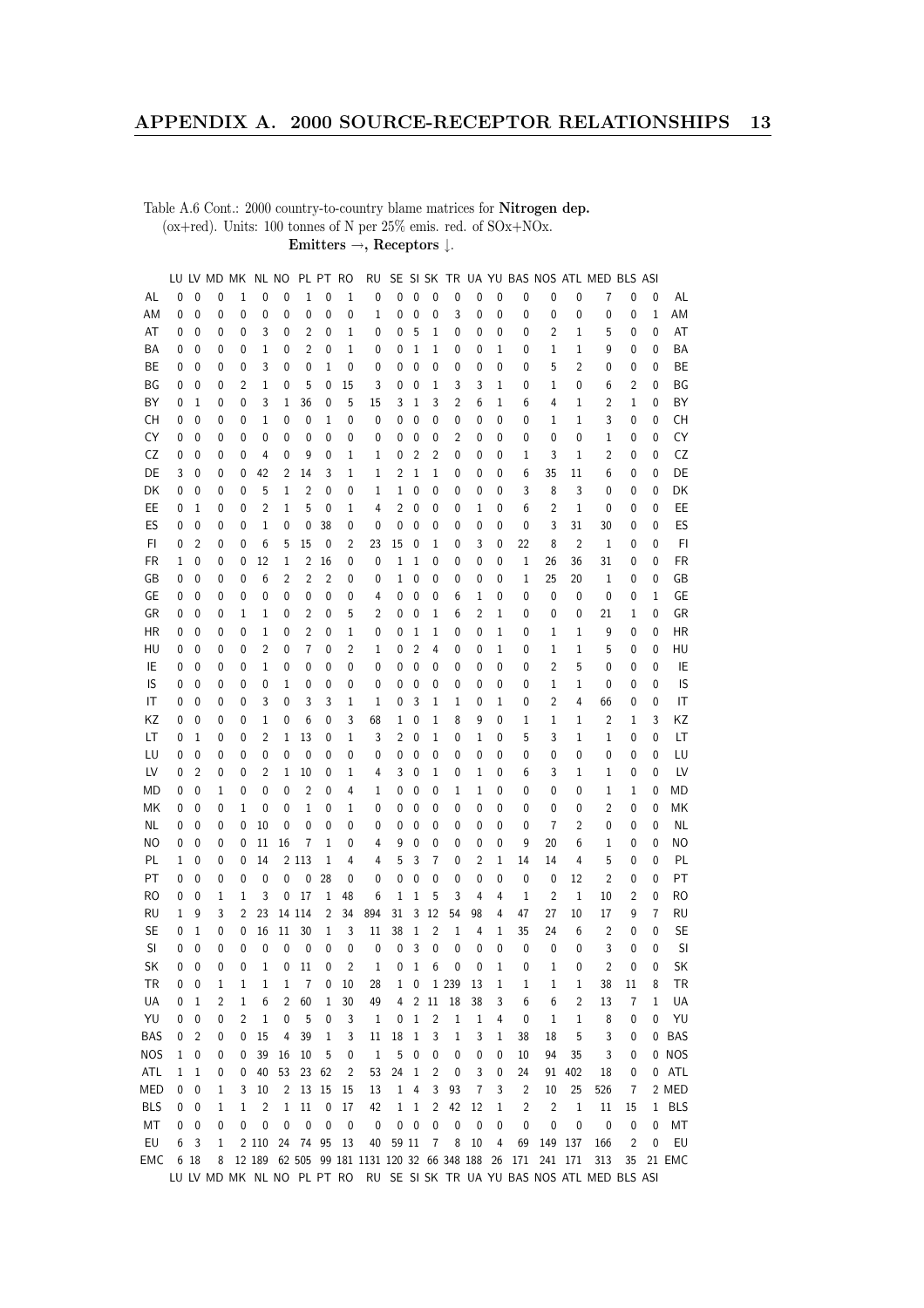Table A.7: 2000 country-to-country blame matrices for Nitrogen dep. (ox+red). Units: 100 tonnes of N per 25% emis. red. of NH3.

Emitters  $\rightarrow$ , Receptors  $\downarrow$ .

|            |    | AL AM |    | AT BA |                          |    |              |                |              |             |                | BE BG BY CH CY CZ DE DK EE |                | ES FI          |              |                                                                               | FR GB  |                  | GE GR HR HU    |                |              | IE IS        |                          |         | IT KZ LT     |                 |            |
|------------|----|-------|----|-------|--------------------------|----|--------------|----------------|--------------|-------------|----------------|----------------------------|----------------|----------------|--------------|-------------------------------------------------------------------------------|--------|------------------|----------------|----------------|--------------|--------------|--------------------------|---------|--------------|-----------------|------------|
| AL         | 16 | 0     | 0  | 0     | 0                        | 1  | 0            | 0              | 0            | 0           | 0              | 0                          | 0              | $\mathbf 1$    | 0            | 1                                                                             | 0      | 0                | 3              | 0              | 0            | 0            | $\mathbf 0$              | 3       | 0            | 0               | AL         |
| ΑM         | 0  | 14    | 0  | 0     | 0                        | 0  | 0            | 0              | 0            | 0           | 0              | 0                          | 0              | 0              | 0            | 0                                                                             | 0      | 7                | 0              | 0              | 0            | 0            | 0                        | 0       | 0            | 0               | AM         |
| AT         | 0  | 0     | 42 | 0     | 1                        | 0  | 0            | 7              | 0            | 5           | 36             | 0                          | 0              | 3              | 0            | 7                                                                             | 1      | 0                | 0              | 1              | 3            | 0            | 0                        | 29      | 0            | 0               | AT         |
| ΒA         | 1  | 0     | 1  | 16    | 0                        | 1  | 0            | 0              | 0            | 1           | 2              | 0                          | 0              | $\overline{c}$ | 0            | 2                                                                             | 0      | 0                | 1              | 3              | 2            | 0            | 0                        | 11      | 0            | 0               | BA         |
| BE         | 0  | 0     | 0  | 0     | 42                       | 0  | 0            | 0              | 0            | 0           | 6              | 0                          | 0              | $\overline{2}$ | 0            | 27                                                                            | 4      | 0                | 0              | 0              | 0            | 0            | $\mathbf 0$              | 1       | 0            | 0               | BE         |
| ΒG         | 2  | 0     | 1  | 1     | 0                        | 30 | 1            | 0              | 0            | 1           | 2              | 0                          | 0              | $1\,$          | 0            | 1                                                                             | 0      | 0                | 8              | 0              | 2            | 0            | 0                        | 6       | 0            | 0               | BG         |
| ΒY         | 0  | 0     | 1  | 1     | 1                        |    | 1 1 1 0      | 1              | 0            | 3           | 12             | 2                          | 0              | $\overline{c}$ | 0            | 4                                                                             | 1      | 0                | 1              | $1\,$          | 3            | 0            | 0                        | 5       | 0            | $\overline{4}$  | BY         |
| СH         | 0  | 0     | 0  | 0     | 1                        | 0  | 0            | 50             | 0            | 0           | 5              | 0                          | 0              | 4              | 0            | 19                                                                            | 1      | 0                | 0              | 0              | 0            | 0            | 0                        | 15      | 0            | 0               | <b>CH</b>  |
|            |    |       |    | 0     | 0                        |    | 0            |                |              | 0           | 0              |                            |                |                |              | 0                                                                             | 0      |                  |                |                |              |              | 0                        |         |              | 0               | CY         |
| CY         | 0  | 0     | 0  |       |                          | 0  |              | 0              | 1            |             |                | 0                          | 0              | 0              | 0            |                                                                               |        | 0                | 0              | 0              | 0            | 0            |                          | 0       | 0            |                 |            |
| CZ         | 0  | 0     | 12 | 0     | 1                        | 0  | 0            | 3              | 0            | 36          | 41             | 1                          | 0              | 2              | 0            | 7                                                                             | 1      | 0                | 0              | 1              | 2            | 0            | 0                        | 7       | 0            | 0               | CZ         |
| DE         | 0  | 0     | 10 | 0     | 32                       | 0  | 1            | 28             | 0            |             | 9 551          | 8                          | 0              | 15             | 0            | 99                                                                            | 18     | 0                | 0              | 0              | 1            |              | 20                       | 18      | 0            | 0               | DE         |
| DK         | 0  | 0     | 0  | 0     | 2                        | 0  | 0            | 0              | 0            | 1           | 20             | 43                         | 0              | 2              | $\mathbf{0}$ | 7                                                                             | 3      | 0                | 0              | 0              | 0            |              | $1\quad0$                | 1       | 0            | 0               | DK         |
| EE         | 0  | 0     | 0  | 0     | 0                        | 0  | 2            | 0              | 0            | 0           | 4              | 1                          | 4              | 0              | 0            | 2                                                                             | 0      | 0                | 0              | 0              | 1            | 0            | 0                        | 1       | 0            | 1               | EE         |
| ES         | 0  | 0     | 0  | 0     | 0                        | 0  | 0            | 0              | 0            | 0           | 1              | 0                          |                | 0 316          | 0            | 20                                                                            | 1      | 0                | 0              | 0              | 0            | 0            | $\mathbf 0$              | 3       | 0            | 0               | ES         |
| FI         | 0  | 0     | 1  | 0     | 1                        | 0  | 5            | 1              | 0            | 2           | 13             | 4                          | 2              |                | 1 27         | 4                                                                             | 2      | 0                | 0              | 0              | 1            | 0            | 0                        | 3       | 0            | $\overline{2}$  | FI         |
| FR         | 0  | 0     | 1  | 0     | 14                       | 0  | 0            | 9              | 0            | 1           | 18             | 1                          |                | 0105           | 0            | 758                                                                           | 12     | 0                | 0              | 0              | 0            | 4            | 0                        | 23      | 0            | $\mathbf{0}$    | <b>FR</b>  |
| GB         | 0  | 0     | 0  | 0     | 4                        | 0  | 0            | 0              | 0            | 0           | 6              | 2                          | 0              | 7              | 0            |                                                                               | 39 221 | 0                | 0              | 0              | 0            | 25           | 0                        | 1       | 0            | $\mathbf{0}$    | GB         |
| GE         | 0  | 4     | 0  | 0     | 0                        | 0  | 0            | 0              | 0            | 0           | 0              | 0                          | 0              | 0              | 0            | 0                                                                             | 0      | 58               | 0              | 0              | 0            | 0            | 0                        | 0       | 0            | 0               | GE         |
| GR         | 6  | 0     | 0  | 1     | 0                        | 6  | 0            | 0              | 0            | 0           | 1              | 0                          | 0              | 1              | 0            | 1                                                                             | 0      | 0                | 44             | 0              | 1            | 0            | 0                        | 5       | 0            | 0               | GR         |
| HR         | 0  | 0     | 2  | 5     | 0                        | 1  | 0            | 1              | 0            | 1           | 3              | 0                          | 0              | 2              | 0            | 2                                                                             | 0      | 0                | 0              | 10             | 3            | 0            | 0                        | 15      | 0            | 0               | <b>HR</b>  |
| HU         | 0  | 0     | 6  | 3     | 0                        | 1  | 0            | 1              | 0            | 3           | 7              | 0                          | 0              | $\overline{c}$ | 0            | 3                                                                             | 0      | 0                | 1              | 5              | 31           | 0            | 0                        | 14      | 0            | 0               | HU         |
| IE         | 0  | 0     | 0  | 0     | 0                        | 0  | 0            | 0              | 0            | 0           | 1              | 0                          | 0              | 1              | 0            | 4                                                                             | 10     | 0                | 0              | 0              | 0            | 97           | 0                        | 0       | 0            | 0               | IE         |
| IS         | 0  | 0     | 0  | 0     | 0                        | 0  | 0            | 0              | 0            | 0           | 0              | 0                          | 0              | 0              | $\mathbf{0}$ | 0                                                                             | 1      | 0                | 0              | 0              | 0            | 0            | $\mathbf 1$              | 0       | 0            | 0               | IS         |
| IT         | 1  | 0     | 3  | 2     | 1                        | 1  | 0            | 5              | 0            | 1           | 7              | 0                          | 0              | 17             | 0            | 19                                                                            | 1      | 0                | 2              | 2              | 2            | 0            |                          | 0 3 3 1 | 0            | $\mathbf{0}$    | IT         |
| ΚZ         | 0  | 1     | 0  | 0     | 0                        | 1  | 3            | 0              | 0            | 0           | 2              | 0                          | 0              | 1              | 0            | 1                                                                             | 0      | 6                | 0              | 0              | 1            | 0            | $\pmb{0}$                | 2       | 11           | $\mathbf 0$     | ΚZ         |
| LT         | 0  | 0     | 1  | 0     | 0                        | 0  | 7            | 0              | 0            | 1           | 7              | 2                          | 0              | 1              | 0            | 2                                                                             | 1      | 0                | 0              | 0              | 1            | 0            | 0                        | 2       |              | 0 <sub>14</sub> | LT         |
| LU         | 0  | 0     | 0  | 0     | 1                        | 0  | 0            | 0              | 0            | 0           | 1              | 0                          | 0              | 0              | 0            | 3                                                                             | 0      | 0                | 0              | 0              | 0            | 0            | $\mathbf 0$              | 0       | 0            | 0               | LU         |
| LV         | 0  |       | 0  | 0     | 0                        | 0  | 5            | 0              | 0            | 1           | 5              | 1                          | 0              | 1              | 0            | 2                                                                             |        | 0                | 0              | 0              | 1            | 0            | 0                        | 1       | 0            | 4               | LV         |
|            |    | 0     |    |       |                          |    |              |                |              |             |                |                            |                |                |              |                                                                               | 0      |                  |                |                |              |              |                          |         |              |                 | MD         |
| МD         | 0  | 0     | 0  | 0     | 0                        | 1  | 1            | 0              | 0            | 0           | 1              | 0                          | 0              | 0              | 0            | 0                                                                             | 0      | 0                | 1              | 0              | 1            | 0            | 0                        | 1       | 0            | 0               |            |
| МK         | 5  | 0     | 0  | 0     | 0                        | 2  | 0            | 0              | 0            | 0           | 0              | 0                          | 0              | 0              | $\mathbf{0}$ | 0                                                                             | 0      | 0                | 3              | 0              | 0            | 0            | 0                        | 2       | 0            | 0               | ΜK         |
| ΝL         | 0  | 0     | 0  | 0     | 20                       | 0  | 0            | 0              | 0            | 0           | 15             | 0                          | 0              | 2              | 0            | 15                                                                            | 6      | 0                | 0              | 0              | 0            |              | 10                       | 1       | 0            | 0               | <b>NL</b>  |
| ΝO         | 0  | 0     | 1  | 0     | 3                        | 0  | 1            | 0              | 0            | 1           | 20             | 12                         | 0              | 3              | 1            | 11                                                                            | 8      | 0                | 0              | 0              | 1            | 1            | 0                        | 1       | 0            | 0               | <b>NO</b>  |
| PL         | 0  | 0     | 7  | 1     | 4                        | 1  | 8            | 3              | 0            | 25          | 74             | 8                          | 0              | 4              | $\mathbf{0}$ | 17                                                                            | 6      | 0                | 1              | 2              | 7            | 1            | 0                        | 13      | 0            | 1               | PL         |
| PT         | 0  | 0     | 0  | 0     | 0                        | 0  | 0            | 0              | 0            | $\mathbf 0$ | 0              | 0                          | 0              | 13             | 0            | 2                                                                             | 0      | 0                | 0              | 0              | 0            | 0            | $\mathbf 0$              | 0       | 0            | $\mathbf 0$     | PT         |
| RO         | 2  | 0     | 3  | 4     | 1                        | 10 | 2            | 1              | 0            | 3           | 10             | 1                          | 0              | 4              | 0            | 4                                                                             | $1\,$  | 0                | 5              | $\overline{2}$ | 14           | 0            | $\mathbf 0$              | 16      | 0            | 0               | <b>RO</b>  |
| RU         | 2  | 6     | 7  | 3     | 4                        | 8  | 80           | 5              | 0            | 12          | 57             | 12                         | 5              |                | 9 14         | 19                                                                            | 4      | 67               | 4              | 3              | 13           | $\mathbf{1}$ | 0                        | 27      |              | 8 11            | <b>RU</b>  |
| <b>SE</b>  | 0  | 0     | 2  | 0     | 4                        | 1  | 5            | 1              | 0            | 4           | 36             | 18                         | 0              | 3              | 4            | 14                                                                            | 5      | 0                | 0              | 0              | 2            | $\mathbf{1}$ | $\pmb{0}$                | 5       | 0            | $\overline{2}$  | SE         |
| SI         | 0  | 0     | 2  | 0     | 0                        | 0  | $\mathbf{0}$ | $\mathbf 0$    | 0            | 0           | $\overline{c}$ | 0                          | 0              | 1              | $\mathbf 0$  | $\mathbf 1$                                                                   | 0      | 0                | 0              | 2              | 1            |              | $0\quad 0$               | 11      | 0            | $\mathbf 0$     | SI         |
| SK         | 0  | 0     | 4  | 1     | 0                        | 0  | 0            | $\mathbf{1}$   | 0            | 5           | 6              | $\overline{0}$             | 0              |                | $1\quad 0$   | $\overline{2}$                                                                |        | $\mathbf 0$<br>0 | $\mathbf 0$    | 1              | 10           |              | $0\quad 0$               | 6       | $\mathbf{0}$ | 0               | SK         |
| TR         | 2  | 5     | 1  | 1     | 0                        | 5  | 2            | 0              | 1            | 1           | 3              | 0                          | 0              | 3              | 0            | 3                                                                             | 0      | 10               | 8              | 0              | 1            |              | $0\quad 0$               | 9       | 0            | 0               | <b>TR</b>  |
| UA         | 2  | 0     | 3  | 3     | 1                        | 8  | 28           | 1              | 0            | 6           | 21             | 2                          | 0              | 5              | 0            | 7                                                                             | 2      | 3                | 5              | 2              | 13           |              | $0\quad 0$               | 18      | 0            | 2               | UA         |
| YU         | 4  | 0     | 1  | 6     | 0                        | 3  | 0            | 0              | 0            | 1           | 3              | 0                          | 0              | $\overline{c}$ | 0            | 2                                                                             | 0      | 0                | $\overline{c}$ | 2              | 5            |              | $0\quad 0$               | 11      | 0            | 0               | YU         |
| <b>BAS</b> | 0  | 0     | 3  | 1     | 5                        | 1  | 9            | $\overline{c}$ | 0            | 5           | 61             | 34                         | $\overline{c}$ | 4              | 6            | 17                                                                            | 6      | 0                | $\pmb{0}$      | 1              | 3            |              | $1\quad0$                | 8       | 0            |                 | 4 BAS      |
| <b>NOS</b> | 0  | 0     | 2  | 0     | 32                       | 0  | 1            | 3              | 0            | 3           | 86             | 32                         | $\bf 0$        | 18             | 0            | 144 122                                                                       |        | 0                | 0              | 0              | $\mathbf{1}$ | 14           | $\overline{\phantom{0}}$ | 6       | 0            |                 | 0 NOS      |
| ATL        | 0  | 0     | 2  | 0     | 13                       | 0  | 5            | 2              | 0            | 4           | 50             | 16                         | $\mathbf{1}$   | 86             | 5            | 150 113                                                                       |        | 0                | 0              | 1              | 2            | 87 4         |                          | 7       | 0            |                 | 1 ATL      |
| MED 11     |    | 0     | 5  | 7     | 2                        | 10 | 2            | 4              | 3            | 3           | 13             | 1                          |                | $0\,$ 110 $\,$ | 0            | 70                                                                            | 3      | $\mathbf{1}$     | 31             | 5              | 5            |              |                          | 1 0 150 | 0            |                 | 0 MED      |
| <b>BLS</b> | 2  | 1     | 1  | 1     | 0                        | 8  | 5            | 1              | 0            | 1           | 4              | 1                          | 0              | $\overline{c}$ | $\mathbf 0$  | $\overline{c}$                                                                | 0      | 10               | 4              | 1              | 2            | 0            | $\pmb{0}$                | 9       | 0            | $\mathbf 0$     | <b>BLS</b> |
| MT         | 0  | 0     | 0  | 0     | 0                        | 0  | 0            | 0              | 0            | 0           | 0              | 0                          | 0              | 0              | $\mathbf 0$  | 0                                                                             | 0      | 0                | 0              | 0              | 0            |              | $0\quad 0$               | 0       | 0            | 0               | МT         |
| EU         | 8  | 0     | 60 |       | 4 1 2 3                  | 9  | 12           | 54             | $\mathbf{0}$ |             | 23 712 77      |                            |                |                |              | 2 488 32 1018 283                                                             |        |                  | 1 47           | 5              |              | 11 132 0 421 |                          |         | 0            | 4               | EU         |
| EMC 43     |    |       |    |       | 30 112 48 138 82 261 118 |    |              |                |              |             |                |                            |                |                |              | 2 124 999 118 11 539 46 1131 310 151 89 37 123 134 1 618 19 41 EMC            |        |                  |                |                |              |              |                          |         |              |                 |            |
|            |    |       |    |       |                          |    |              |                |              |             |                |                            |                |                |              | AL AM AT BA BE BG BY CH CY CZ DE DK EE ES FI FR GB GE GR HR HU IE IS IT KZ LT |        |                  |                |                |              |              |                          |         |              |                 |            |
|            |    |       |    |       |                          |    |              |                |              |             |                |                            |                |                |              |                                                                               |        |                  |                |                |              |              |                          |         |              |                 |            |